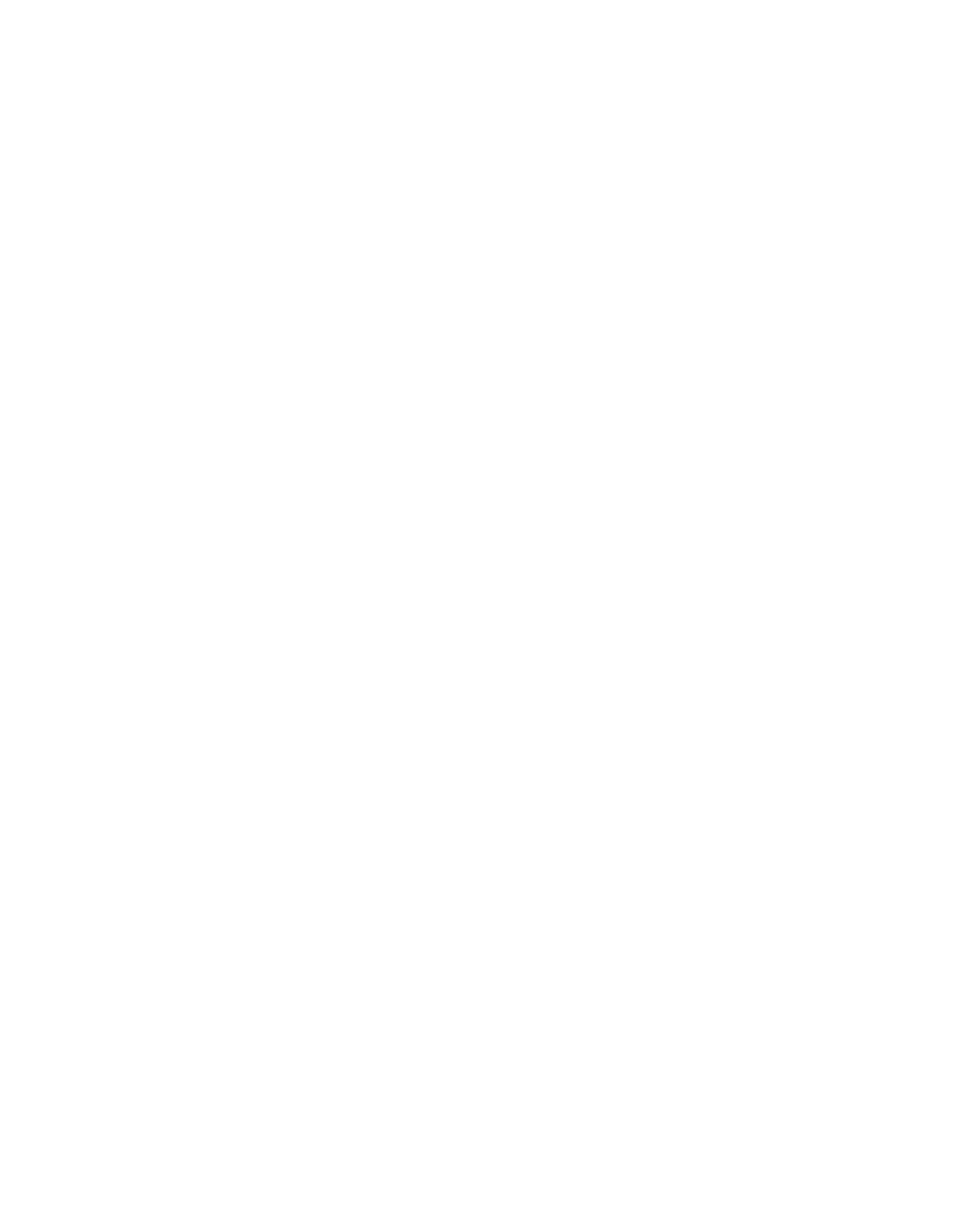# **THE VIRGINIA REGISTER INFORMATION PAGE**

<span id="page-2-0"></span>**THE VIRGINIA REGISTER OF REGULATIONS** is an official state publication issued every other week throughout the year. Indexes are published quarterly, and are cumulative for the year. The *Virginia Register* has several functions. The new and amended sections of regulations, both as proposed and as finally adopted, are required by law to be published in the *Virginia Register*. In addition, the *Virginia Register* is a source of other information about state government, including petitions for rulemaking, emergency regulations, executive orders issued by the Governor, and notices of public hearings on regulations.

#### **ADOPTION, AMENDMENT, AND REPEAL OF REGULATIONS**

An agency wishing to adopt, amend, or repeal regulations must first publish in the *Virginia Register* a notice of intended regulatory action; a basis, purpose, substance and issues statement; an economic impact analysis prepared by the Department of Planning and Budget; the agency's response to the economic impact analysis; a summary; a notice giving the public an opportunity to comment on the proposal; and the text of the proposed regulation.

Following publication of the proposal in the Virginia Register, the promulgating agency receives public comments for a minimum of 60 days. The Governor reviews the proposed regulation to determine if it is necessary to protect the public health, safety and welfare, and if it is clearly written and easily understandable. If the Governor chooses to comment on the proposed regulation, his comments must be transmitted to the agency and the Registrar no later than 15 days following the completion of the 60-day public comment period. The Governor's comments, if any, will be published in the *Virginia Register*. Not less than 15 days following the completion of the 60-day public comment period, the agency may adopt the proposed regulation.

The Joint Commission on Administrative Rules (JCAR) or the appropriate standing committee of each house of the General Assembly may meet during the promulgation or final adoption process and file an objection with the Registrar and the promulgating agency. The objection will be published in the *Virginia Register*. Within 21 days after receipt by the agency of a legislative objection, the agency shall file a response with the Registrar, the objecting legislative body, and the Governor.

When final action is taken, the agency again publishes the text of the regulation as adopted, highlighting all changes made to the proposed regulation and explaining any substantial changes made since publication of the proposal. A 30-day final adoption period begins upon final publication in the *Virginia Register*.

The Governor may review the final regulation during this time and, if he objects, forward his objection to the Registrar and the agency. In addition to or in lieu of filing a formal objection, the Governor may suspend the effective date of a portion or all of a regulation until the end of the next regular General Assembly session by issuing a directive signed by a majority of the members of the appropriate legislative body and the Governor. The Governor's objection or suspension of the regulation, or both, will be published in the *Virginia Register*. If the Governor finds that changes made to the proposed regulation have substantial impact, he may require the agency to provide an additional 30-day public comment period on the changes. Notice of the additional public comment period required by the Governor will be published in the *Virginia Register*.

The agency shall suspend the regulatory process for 30 days when it receives requests from 25 or more individuals to solicit additional public comment, unless the agency determines that the changes have minor or inconsequential impact.

A regulation becomes effective at the conclusion of the 30-day final adoption period, or at any other later date specified by the promulgating agency, unless (i) a legislative objection has been filed, in which event the regulation, unless withdrawn, becomes effective on the date specified, which shall be after the expiration of the 21-day objection period; (ii) the Governor exercises his authority to require the agency to provide for additional public comment, in which event the regulation, unless withdrawn, becomes effective on the date specified, which shall be after the expiration of the period for which the Governor has provided for additional public comment; (iii) the Governor and the General Assembly exercise their authority to suspend the effective date of a regulation until the end of the next regular legislative session; or (iv) the agency suspends the regulatory process, in which event the regulation, unless withdrawn, becomes effective on the date specified, which shall be after the expiration of the 30-day public comment period and no earlier than 15 days from publication of the readopted action.

A regulatory action may be withdrawn by the promulgating agency at any time before the regulation becomes final.

#### **FAST-TRACK RULEMAKING PROCESS**

Section 2.2-4012.1 of the Code of Virginia provides an exemption from certain provisions of the Administrative Process Act for agency regulations deemed by the Governor to be noncontroversial. To use this process, Governor's concurrence is required and advance notice must be provided to certain legislative committees. Fast-track regulations will become effective on the date noted in the regulatory action if no objections to using the process are filed in accordance with § 2.2-4012.1.

### **EMERGENCY REGULATIONS**

Pursuant to § [2.2-4011](http://leg1.state.va.us/cgi-bin/legp504.exe?000+cod+2.2-4011) of the Code of Virginia, an agency, upon consultation with the Attorney General, and at the discretion of the Governor, may adopt emergency regulations that are necessitated by an emergency situation. An agency may also adopt an emergency regulation when Virginia statutory law or the appropriation act or federal law or federal regulation requires that a regulation be effective in 280 days or less from its enactment. The emergency regulation becomes operative upon its adoption and filing with the Registrar of Regulations, unless a later date is specified. Emergency regulations are limited to no more than 12 months in duration; however, may be extended for six months under certain circumstances as provided for in § 2.2-4011 D. Emergency regulations are published as soon as possible in the *Register*. During the time the emergency status is in effect, the agency may proceed with the adoption of permanent regulations through the usual procedures. To begin promulgating the replacement regulation, the agency must (i) file the Notice of Intended Regulatory Action with the Registrar within 60 days of the effective date of the emergency regulation and (ii) file the proposed regulation with the Registrar within 180 days of the effective date of the emergency regulation. If the agency chooses not to adopt the regulations, the emergency status ends when the prescribed time limit expires.

#### **STATEMENT**

The foregoing constitutes a generalized statement of the procedures to be followed. For specific statutory language, it is suggested that Article 2 (§ 2.2-4006 et seq.) of Chapter 40 of Title 2.2 of the Code of Virginia be examined carefully.

#### **CITATION TO THE** *VIRGINIA REGISTER*

The *Virginia Register* is cited by volume, issue, page number, and date. **29:5 VA.R. 1075-1192 November 5, 2012,** refers to Volume 29, Issue 5, pages 1075 through 1192 of the *Virginia Register* issued on November 5, 2012.

*The Virginia Register of Regulations* is published pursuant to Article 6 (§ 2.2-4031 et seq.) of Chapter 40 of Title 2.2 of the Code of Virginia.

Members of the Virginia Code Commission: **John S. Edwards,**  Chairman; **Gregory D. Habeeb; James M. LeMunyon; Ryan T. McDougle; Robert L. Calhoun; E.M. Miller, Jr.; Thomas M. Moncure, Jr.; Wesley G. Russell, Jr.; Charles S. Sharp; Robert L. Tavenner; Christopher R. Nolen; J. Jasen Eige or Jeffrey S. Palmore.**

Staff of the *Virginia Register:* **Jane D. Chaffin,** Registrar of Regulations; **June T. Chandler,** Assistant Registrar; **Rhonda Dyer,** Publications Assistant; **Terri Edwards,** Operations Staff Assistant; **Karen Perrine,** Staff Attorney.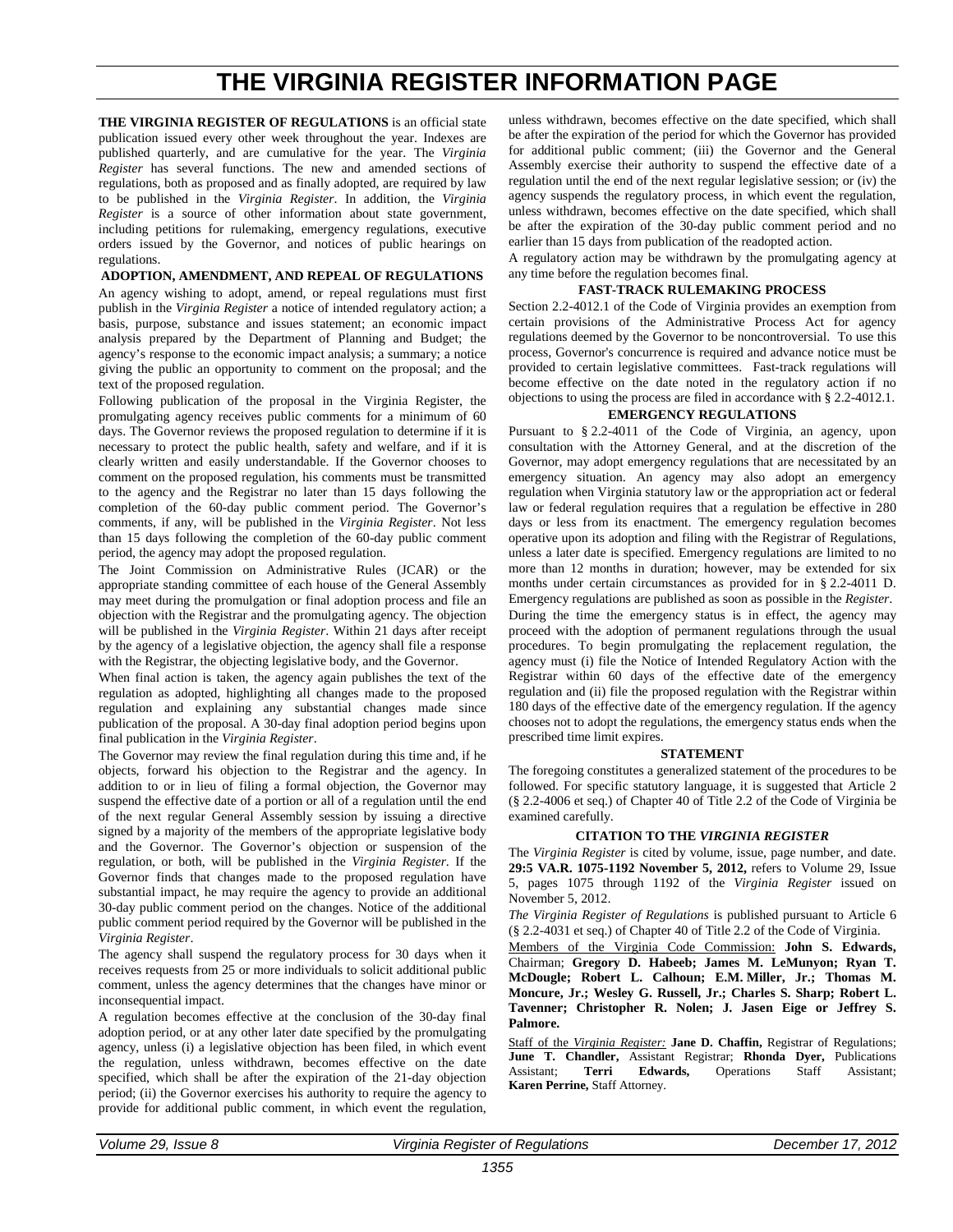# <span id="page-3-0"></span>**PUBLICATION SCHEDULE AND DEADLINES**

This schedule is available on the *Register*'s Internet home page (http://register.dls.virginia.gov).

| <b>Volume: Issue</b> | <b>Material Submitted By Noon*</b> | <b>Will Be Published On</b> |
|----------------------|------------------------------------|-----------------------------|
| 29:8                 | November 28, 2012                  | December 17, 2012           |
| 29:9                 | December 11, 2012 (Tuesday)        | December 31, 2012           |
| 29:10                | December 26, 2012                  | January 14, 2013            |
| 29:11                | January 9, 2013                    | January 28, 2013            |
| 29:12                | January 23, 2013                   | February 11, 2013           |
| 29:13                | February 6, 2013                   | February 25, 2013           |
| 29:14                | February 20, 2013                  | March 11, 2013              |
| 29:150               | March 6, 2013                      | March 25, 2013              |
| 29:16                | March 20, 2013                     | April 8, 2013               |
| 29:17                | April 3, 2013                      | April 22, 2013              |
| 29:18                | April 17, 2013                     | May 6, 2013                 |
| 29:19                | May 1, 2013                        | May 20, 2013                |
| 29:20                | May 15, 2013                       | June 3, 2013                |
| 29:21                | May 29, 2013                       | June 17, 2013               |
| 29:22                | June 12, 2013                      | July 1, 2013                |
| 29:23                | June 26, 2013                      | July 15, 2013               |
| 29:24                | July 10, 2013                      | July 29, 2013               |
| 29:25                | July 24, 2013                      | August 12, 2013             |
| 29:26                | August 7, 2013                     | August 26, 2013             |
| 30:1                 | August 21, 2013                    | September 9, 2013           |
| 30:2                 | September 4, 2013                  | September 23, 2013          |
| 30:3                 | September 18, 2013                 | October 7, 2013             |
| 30:4                 | October 2, 2013                    | October 21, 2013            |
| 30:5                 | October 16, 2013                   | November 4, 2013            |
| 30:6                 | October 30, 2013                   | November 18, 2013           |
| 30:7                 | November 13, 2013                  | December 2, 2013            |
| 30:8                 | November 26, 2013 (Tuesday)        | December 16, 2013           |
| 30:9                 | December 11, 2013                  | December 30, 2013           |
| 30:10                | December 23, 2013 (Tuesday)        | January 13, 2014            |
| 30:11                | January 8, 2014                    | January 27, 2014            |

# **December 2012 through January 2014**

\*Filing deadlines are Wednesdays unless otherwise specified.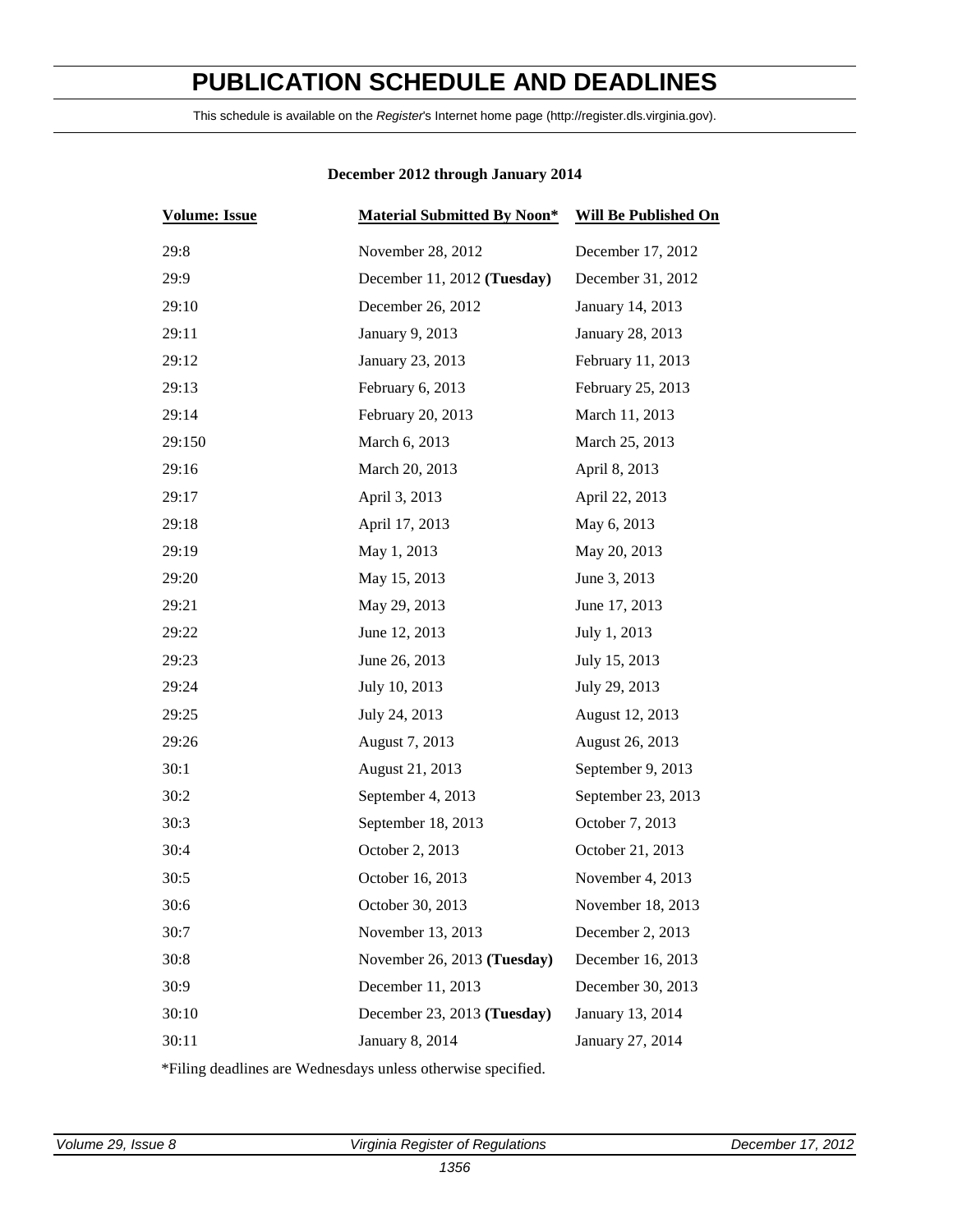# **PETITIONS FOR RULEMAKING**

# <span id="page-4-0"></span>**TITLE 18. PROFESSIONAL AND OCCUPATIONAL LICENSING**

# **BOARD OF COUNSELING**

# **Agency Decision**

Title of Regulation: **18VAC115-20. Regulations Governing the Practice of Professional Counseling.**

Statutory Authority: § 54.1-2400 of the Code of Virginia.

Name of Petitioner: Sandra Gedney Anderson.

Nature of Petitioner's Request: That the board provide the names of persons who have earned their supervisory qualifications in order for residents to find a supervisor.

# Agency Decision: Request denied.

Statement of Reason for Decision: While members concurred in the value of a listing of qualified supervisors, it was concluded that there was no authority in the statute to register supervisors or maintain a list of qualified persons. Such authorization would require introduction of legislation in the General Assembly and a change in the law. Therefore, the board is unable to accomplish the request through an amendment to its regulations.

Agency Contact: Elaine J. Yeatts, Agency Regulatory Coordinator, Department of Health Professions, 9960 Mayland Drive, Suite 300, Richmond, VA 23233, telephone (804) 367-4688, or email elaine.yeatts@dhp.virginia.gov.

VA.R. Doc. No. R12-30, November 19, 2012, 4:07 p.m.

### **BOARD OF PHYSICAL THERAPY**

# **Agency Decision**

Title of Regulation: **18VAC112-20. Regulations Governing the Practice of Physical Therapy.**

Statutory Authority: §§ 54.1-2400 and 54.1-3473 through 54.1-3483 of the Code of Virginia.

Name of Petitioner: Pamela A. Plasberg.

Nature of Petitioner's Request: Change the requirement for reevaluation of the patient from: Not less than one of 12 visits made to the patient during a 30-day period or not less than once every 30 days (current regulation) to: Not less than every 12 visits made to the patient during a three-month period or not less than every three months.

### Agency Decision: Request denied.

Statement of Reason for Decision: Following consideration of the comment and a discussion of the petition request to amend regulations, the board decided it would not make any changes to the regulatory language regarding reevaluations of patients by physical therapists. While the members were appreciative of the scenario presented, they believe that involvement in patient care by the therapist should minimally remain at 30-day intervals for the protection of public health and safety.

Agency Contact: Elaine J. Yeatts, Agency Regulatory Coordinator, Department of Health Professions, 9960 Mayland Drive, Suite 300, Richmond, VA 23233, telephone (804) 367-4688, or email elaine.yeatts@dhp.virginia.gov.

VA.R. Doc. No. R12-25; Filed November 19, 2012, 4:06 p.m.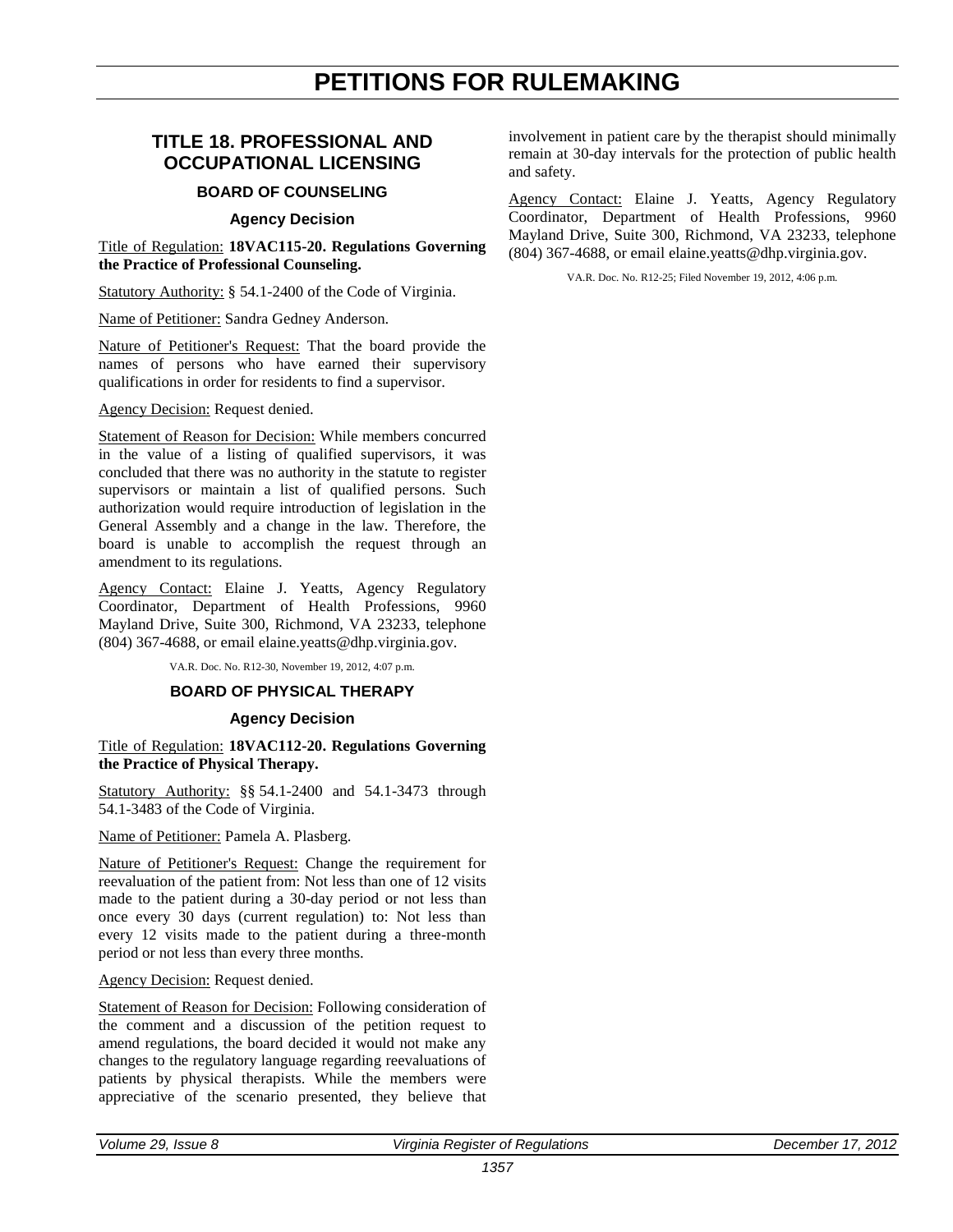# <span id="page-5-0"></span>**NOTICES OF INTENDED REGULATORY ACTION**

# **TITLE 8. EDUCATION**

# **STATE BOARD OF EDUCATION**

# **Notice of Intended Regulatory Action**

Notice is hereby given in accordance with § 2.2-4007.01 of the Code of Virginia that the State Board of Education intends to consider repealing **8VAC20-22, Licensure Regulations for School Personnel,** and promulgating **8VAC20-23, Licensure Regulations for School Personnel.** The purpose of the proposed action is to promulgate new standards for the licensure of school personnel. The new regulation will address (i) license types, (ii) professional studies requirements, (iii) alternate routes to licensure, (iv) specific areas of endorsement and possible additional endorsement areas, and (v) other areas of licensure as needed. The entire regulation will be examined.

The agency is seeking comments on this regulatory action, including, but not limited to (i) ideas to be considered in the development of this proposal, (ii) the costs and benefits of the alternatives stated in this background document or other alternatives, and (iii) potential impacts of the regulation. The agency is also seeking information on impacts on small businesses as defined in § 2.2-4007.1 of the Code of Virginia. Information may include (i) projected reporting, recordkeeping, and other administrative costs; (ii) the probable effect of the regulation on affected small businesses; and (iii) the description of less intrusive or costly alternatives for achieving the purpose of the regulation.

Anyone wishing to submit comments may do so via the Virginia Regulatory Town Hall website (http://www.townhall.virginia.gov), or by mail, email, or FAX to Dr. Mark Allan, Director of Licensure and School Leadership, Virginia Department of Education, P.O. Box 2120, Richmond, Virginia 23218-2120, telephone (804) 371- 2471, FAX (804) 530-4510. Written comments must include the name and address of the commenter. In order to be considered, comments must be received by midnight on the last day of the public comment period.

The agency intends to hold a public hearing on the proposed action after publication in the Virginia Register. Notice of the public hearing will also be posted on the Virginia Regulatory Town Hall website (http://www.townhall.virginia.gov) and on the Commonwealth Calendar website (http://www.virginia.gov). Both oral and written comments may be submitted at that time.

Statutory Authority: § 22.1-298 of the Code of Virginia.

Public Comment Deadline: January 16, 2013.

Agency Contact: Patty S. Pitts, Assistant Superintendent for Teacher Education and Licensure, Department of Education, P.O. Box 2120, Richmond, VA 23218, telephone (804) 371- 2522, or email patty.pitts@doe.virginia.gov.

**––––––––––––––––––**

# **TITLE 12. HEALTH**

# **STATE BOARD OF BEHAVIORAL HEALTH AND DEVELOPMENTAL SERVICES**

### **Notice of Intended Regulatory Action**

Notice is hereby given in accordance with § 2.2-4007.01 of the Code of Virginia that the State Board of Behavioral Health and Developmental Services intends to consider amending **12VAC35-115, Regulations to Assure the Rights of Individuals Receiving Services from Providers Licensed, Funded, or Operated by the Department of Behavioral Health and Development Services.** The purpose of the proposed action is to revise the regulations to be simpler, easier to understand, and more user friendly. Additionally, the revisions to the regulations will eliminate duplicate or redundant activities. These actions will result in enhanced individual protections for individuals receiving services including those under the U.S. Department of Justice settlement agreement.

The board is seeking comments on this regulatory action, including but not limited to (i) ideas to be considered in the development of this proposal, (ii) the costs and benefits of the alternatives stated in the agency background document or other alternatives, and (iii) potential impacts of the regulation. The agency is also seeking information on impacts on small businesses as defined in § 2.2-4007.1 of the Code of Virginia.<br>Information may include (i) projected reporting, include (i) projected reporting, recordkeeping, and other administrative costs; (ii) the probable effect of the regulation on affected small businesses; and (iii) the description of less intrusive or costly alternatives for achieving the purpose of the regulation.

Anyone wishing to submit comments may do so via the Virginia Regulatory Town Hall website (http://www.townhall.virginia.gov), or by mail, email, or fax to Margaret Walsh, State Human Rights Director. Written comments must include the name and address of the commenter. In order to be considered, comments must be received by midnight on the last day of the public comment period.

The agency intends to hold a public hearing on the proposed action after publication in the Virginia Register and notice of the hearing will also be posted on the Virginia Regulatory Town Hall website and on the Commonwealth Calendar website (http://www.virginia.gov). Both oral and written comments may be submitted at that time.

Statutory Authority: §§ 37.2-203 and 37.2-400 of the Code of Virginia.

Public Comment Deadline: February 18, 2013.

VA.R. Doc. No. R13-3476; Filed November 28, 2012, 8:31 a.m.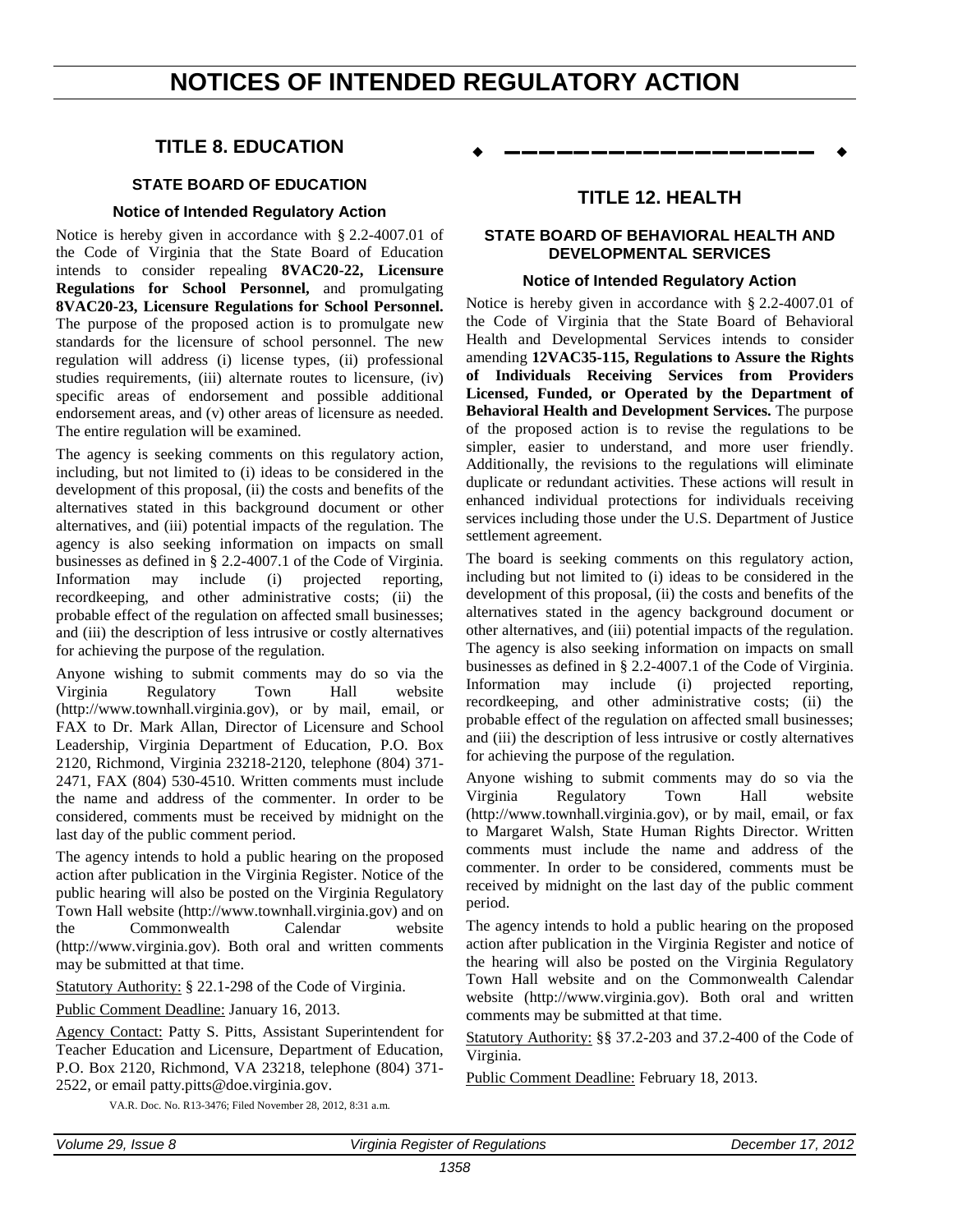cmotley.vasap@state.va.us.

telephone (804) 786-5895, FAX (804) 786-6286, or email

VA.R. Doc. No. R09-1671; Filed November 15, 2012, 2:39 p.m.

Agency Contact: Margaret Walsh, Director, Office of Human Rights, Department of Behavioral Health and Developmental Services, Jefferson Building, 1220 Bank Street, 13th Floor, Richmond, VA 23219, telephone (804) 786-2008, FAX (804) 371-2308, or email margaret.walsh@dbhds.virginia.gov.

VA.R. Doc. No. R13-3502; Filed November 28, 2012, 10:02 a.m.

**––––––––––––––––––**

# **TITLE 24. TRANSPORTATION AND MOTOR VEHICLES**

# **COMMISSION ON THE VIRGINIA ALCOHOL SAFETY ACTION PROGRAM**

### **Withdrawal of Notice of Intended Regulatory Action**

Notice is hereby given that the Commission on the Virginia Alcohol Safety Action Program has **WITHDRAWN** the Notice of Intended Regulatory Action to repeal **24VAC35-20, Policy and Procedure Manual**, and promulgate **24VAC35- 21, Policy and Procedure Manual,** that was published in 25:9 VA.R. 1678 January 5, 2009.

Agency Contact: Charlene Motley, Field Services Supervisor, Commission on the Virginia Alcohol Safety Action Program, 701 East Franklin Street, Suite 1110, Richmond, VA 23219, telephone (804) 786-5895, FAX (804) 786-6286, or email cmotley.vasap@state.va.us.

VA.R. Doc. No. R08-733; Filed November 15, 2012, 2:34 p.m.

# **Withdrawal of Notice of Intended Regulatory Action**

Notice is hereby given that the Commission on the Virginia Alcohol Safety Action Program has **WITHDRAWN** the Notice of Intended Regulatory Action to repeal **24VAC35-30, VASAP Case Management Policy and Procedure Manual**, and promulgate **24VAC35-31, VASAP Case Management Policy and Procedure Manual**, that was published in 25:9 VA.R. 1678 January 5, 2009.

Agency Contact: Charlene Motley, Field Services Supervisor, Commission on the Virginia Alcohol Safety Action Program, 701 East Franklin Street, Suite 1110, Richmond, VA 23219, telephone (804) 786-5895, FAX (804) 786-6286, or email cmotley.vasap@state.va.us.

VA.R. Doc. No. R08-734; Filed November 15, 2012, 2:37 p.m.

#### **Withdrawal of Notice of Intended Regulatory Action**

Notice is hereby given that the Commission on the Virginia Alcohol Safety Action Program has **WITHDRAWN** the Notice of Intended Regulatory Action to repeal **24VAC35-40, Certification Requirements Manual,** and to promulgate **24VAC35-41, Certification Requirements Manual,** that was published in 25:9 VA.R. 1678 January 5, 2009.

Agency Contact: Charlene Motley, Field Services Supervisor, Commission on the Virginia Alcohol Safety Action Program, 701 East Franklin Street, Suite 1110, Richmond, VA 23219,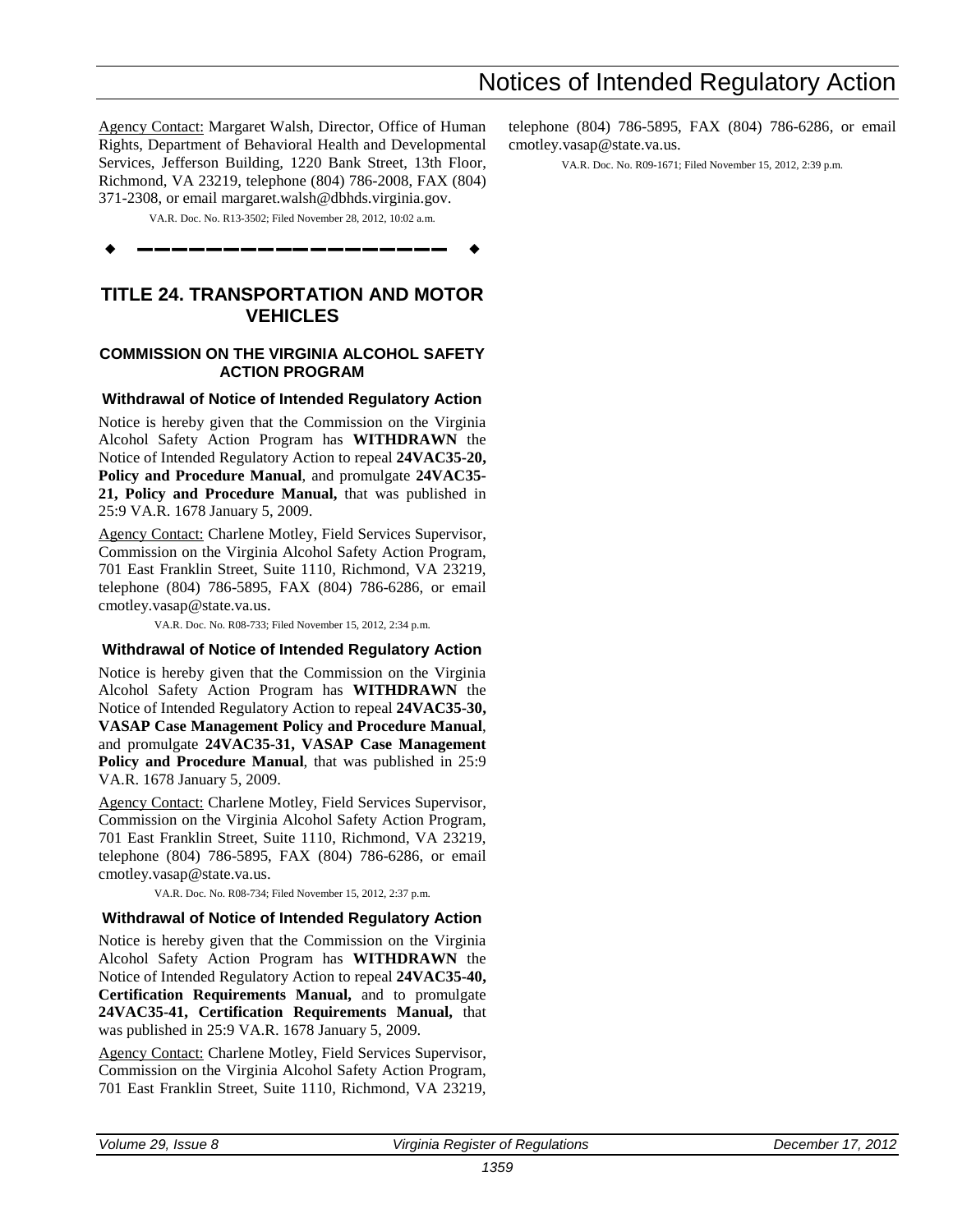# **REGULATIONS**

For information concerning the different types of regulations, see the Information Page.

#### **Symbol Key**

<span id="page-7-0"></span>Roman type indicates existing text of regulations. Underscored language indicates proposed new text. Language that has been stricken indicates proposed text for deletion. Brackets are used in final regulations to indicate changes from the proposed regulation.

# **TITLE 2. AGRICULTURE**

# **BOARD OF AGRICULTURE AND CONSUMER SERVICES**

### **Final Regulation**

REGISTRAR'S NOTICE: The Board of Agriculture and Consumer Services is claiming an exemption from the Administrative Process Act in accordance with § 3.2-703 of the Code of Virginia, which authorizes the board to quarantine areas within the Commonwealth to prevent or retard the spread of a pest into, within, or from the Commonwealth and § 3.2-704 of the Code of Virginia, which provides that the Board of Agriculture and Consumer Services shall prohibit the importation of any regulated article from any locality of other states, territories, or countries, into the Commonwealth.

Title of Regulation: **2VAC5-318. Rules and Regulations for Enforcement of the Virginia Pest Law - Thousand Cankers Disease (amending 2VAC5-318-50).** 

Statutory Authority: § 3.2-703 of the Code of Virginia.

Effective Date: November 30, 2012.

Agency Contact: Erin Williams, Policy and Planning Coordinator, Department of Agriculture and Consumer Services, P.O. Box 1163, Richmond, VA 23218, telephone (804) 786-1308, FAX (804) 371-7479, TTY (800) 828-1120, or email erin.williams@vdacs.virginia.gov.

### Summary:

*The amendment adds the counties of King and Queen, King William, and New Kent to the Thousand Cankers Disease Quarantine.*

### **2VAC5-318-50. Regulated areas.**

The following areas in Virginia are quarantined for Thousand Cankers Disease:

1. The entire counties of:

Chesterfield Fairfax Goochland Hanover Henrico King and Queen King William New Kent

Prince William

2. The entire cities of: Colonial Heights

Fairfax

Falls Church

Manassas

Manassas Park

Richmond

VA.R. Doc. No. R13-3488; Filed November 30, 2012, 10:10 a.m.

**––––––––––––––––––**

# **TITLE 4. CONSERVATION AND NATURAL RESOURCES**

# **MARINE RESOURCES COMMISSION**

# **Final Regulation**

REGISTRAR'S NOTICE: The Marine Resources Commission is claiming an exemption from the Administrative Process Act in accordance with § 2.2-4006 A 11 of the Code of Virginia; however, the commission is required to publish the full text of final regulations.

Title of Regulation: **4VAC20-270. Pertaining to Crabbing (amending 4VAC20-270-30, 4VAC20-270-40, 4VAC20- 270-55; adding 4VAC20-270-15, 4VAC20-270-51, 4VAC20-270-52).** 

Statutory Authority: § 28.2-201 of the Code of Virginia.

Effective Date: November 26, 2012.

Agency Contact: Jane Warren, Agency Regulatory<br>Coordinator, Marine Resources Commission, 2600 Coordinator, Marine Resources Commission, 2600 Washington Avenue, 3rd Floor, Newport News, VA 23607, telephone (757) 247-2248, FAX (757) 247-2002, or email betty.warren@mrc.virginia.gov.

# Summary:

*The amendments (i) extend the 2012 male and female crab harvest season until December 15, 2012; (ii) amend the 2013 crab management dates to reflect a March 16, 2013, male and female blue crab harvest season opening, a November 20, 2013, female blue crab harvest closing, and a November 30, 2013, male blue crab harvest closing; (iii) amend bushel limits by crab pot license category; and (iv) amend gear restrictions specific to the Virginia portion of the Albemarle and Currituck watersheds. The amendments* 

Powhatan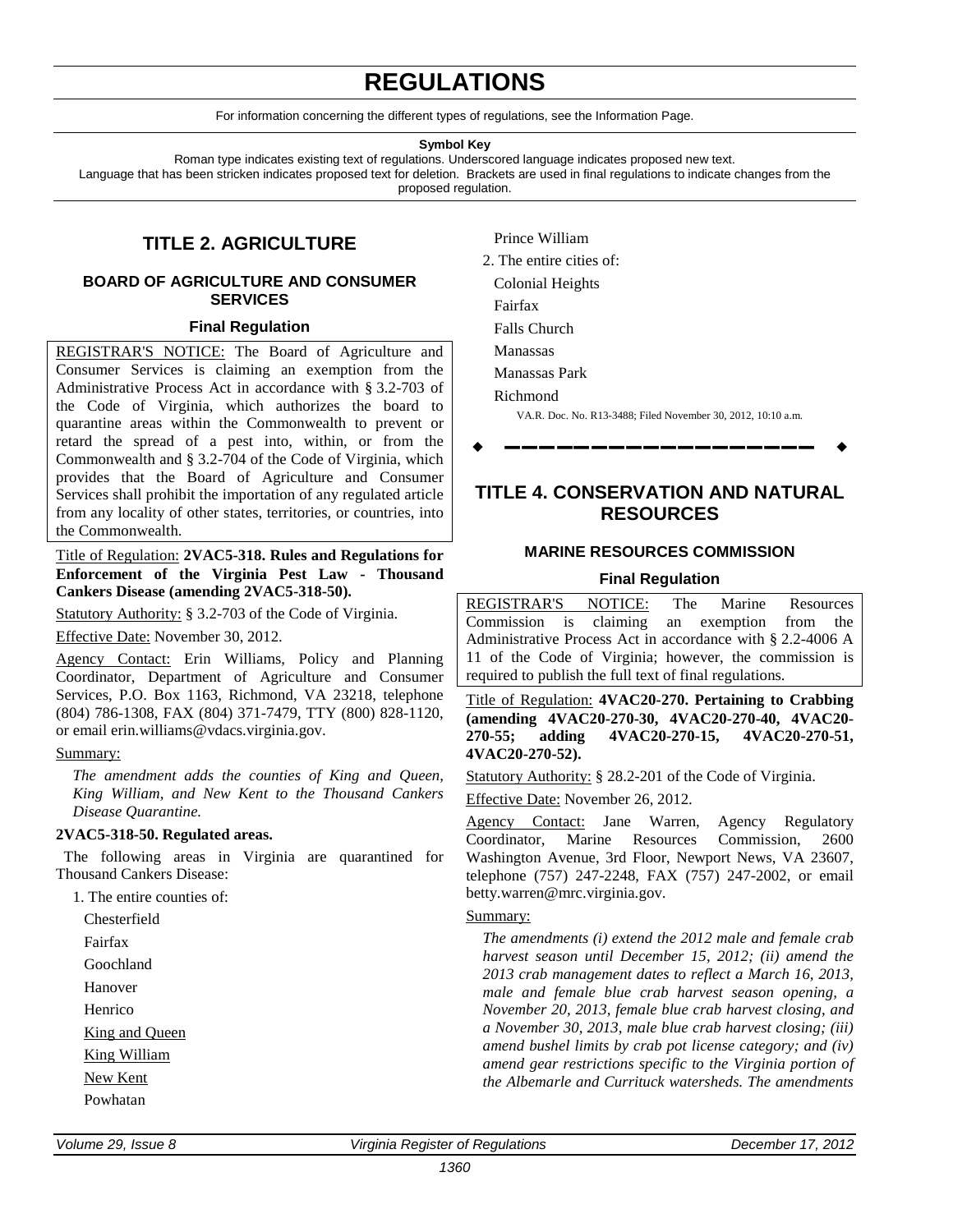*replace bushel limit specifications in repealed 4VAC20- 300.*

# **4VAC20-270-15. Definitions.**

"Crab" or "crabs" as described in this chapter refers solely to the crustacean Callinectes sapidus.

# **4VAC20-270-30. Daily time limits.**

A. It shall be unlawful for any person licensed to catch and sell crabs taken by crab pot or peeler pot to take and harvest crabs from any crab pot or peeler pot, or to retrieve, bait, or set any crab pot or peeler pot, except during the lawful daily time periods described in this subsection or subsection B C or  $\overline{C}$   $\overline{D}$  of this section. The lawful daily time periods for the commercial harvesting of crabs by crab pot or peeler pot shall be from 6 a.m. to 2 p.m. from March 17 through April 30 and September 1 through November 30 December 15, 2012, except as described in subsection  $\overline{B}$  B and E of this section, and from 5 a.m. to 1 p.m. during the months of May, June, July, and August, except as specified in subsection  $B \subseteq$  or  $\in$ D of this section. Crab pots or peeler pots already on board a boat at the end of the lawful daily time period, as defined in this subsection or subsection  $B \subseteq$  or  $C \subseteq D$  of this section, may be set during the period starting immediately following the lawful daily time period and ending one hour after the lawful daily time period.

B. The lawful daily time periods for the commercial harvesting of crabs by crab pot or peeler pot in 2013 shall begin March 16 and end November 30, with the lawful daily time periods described in subsection A of this section in effect for March 16 through November 30, 2013.

B. C. Any licensed crab pot or peeler pot fisherman who provides an opinion and supporting documentation from an attending physician to the commissioner of an existing medical condition that prevents him from adhering to the daily time limit established in subsection A of this section may be permitted by the commissioner or his designee to take and harvest crabs from his crab pot or peeler pot, or to retrieve, bait, or set his crab pot or peeler pot during an alternate eight-hour daily time limit. That alternative eighthour daily time limit will be prescribed by the commissioner or his designee in accordance with the medical condition that forms a basis for the exception to the daily time limit as described in subsection A of this section.

Nothing in this regulation shall prohibit any licensed crab pot or peeler pot fisherman, who has been granted an exception to the eight-hour work schedule, on a medical basis, from using another licensed crab pot or peeler pot fisherman as a mate; provided, however, during the designated alternate work hours, only the crab pots or peeler pots of the fisherman receiving the exception shall be fished. Further, it shall be unlawful for the licensed crab fisherman, who has been granted an exception, or his mate, who is a licensed crab pot or peeler pot fisherman, to fish, set, retrieve, or bait, during the alternate work hours, any crab pot or peeler

pot that is not owned and licensed by the fisherman granted the exception.

C. D. Any licensed crab pot or peeler pot fisherman who requests and obtains an alternate eight-hour daily time limit permit shall be authorized to take and harvest crabs from his crab pot or peeler pot or to retrieve, bait, or set his crab pot or peeler pot one hour earlier than described in subsection A of this section, only for the months of June, July, August, and September. During the months of March, April, May, October, and November, and from December 1 through December 15, 2012, the lawful daily time period described in subsection A of this section applies to any crab pot or peeler pot licensee. The alternate lawful daily time periods for the commercial harvesting of crabs by crab pot or peeler pot shall be from 4 a.m. to 12 noon from June 1 through August 31 and from 5 a.m. to 1 p.m. from September 1 through September 30. Individuals must apply for this permit on an annual basis and shall adhere to the alternate daily time limit from the day the permit is issued through September 30, as well as subdivisions 1, 2, and 3 of this subsection.

1. It shall be unlawful for two or more licensed crab pot or peeler pot fishermen, or their agents, to crab aboard the same vessel if their authorized eight-hour daily time limits are not identical.

2. After January 1, 2012, requests for an alternate eighthour time limit permit shall be submitted to the Marine Resources Commission annually and prior to May 15. Requests submitted on or after May 15 will not be considered.

3. Once any legal crab pot or peeler pot licensee obtains an alternate eight-hour daily time limit permit, that permittee shall be legally bound by the alternate eight-hour daily time limit as described in this subsection.

**D.** E. The lawful daily time periods for the commercial harvest of crabs by crab pot or peeler pot may be rescinded by the Commissioner of Marine Resources when he determines that a pending weather event is sufficient cause for the removal of crab pots from the tidal waters of the Commonwealth.

# **4VAC20-270-40. Season limits.**

A. The lawful season for the harvest of male crabs shall be March 17 through November 30 December 15, 2012, and March 16 through November 30, 2013. The lawful season for the harvest of female crabs shall be March 17 through December 15, 2012, and March 16 through November 20, 2013.

B. It shall be unlawful for any person to harvest crabs or to possess crabs on board a vessel, except during the lawful season, as described in subsection A of this section.

C. It shall be unlawful for any person knowingly to place, set, fish or leave any hard crab pot or peeler crab pot in any tidal waters of Virginia from December 1 December 16, 2012, through March 16 March 15, 2013.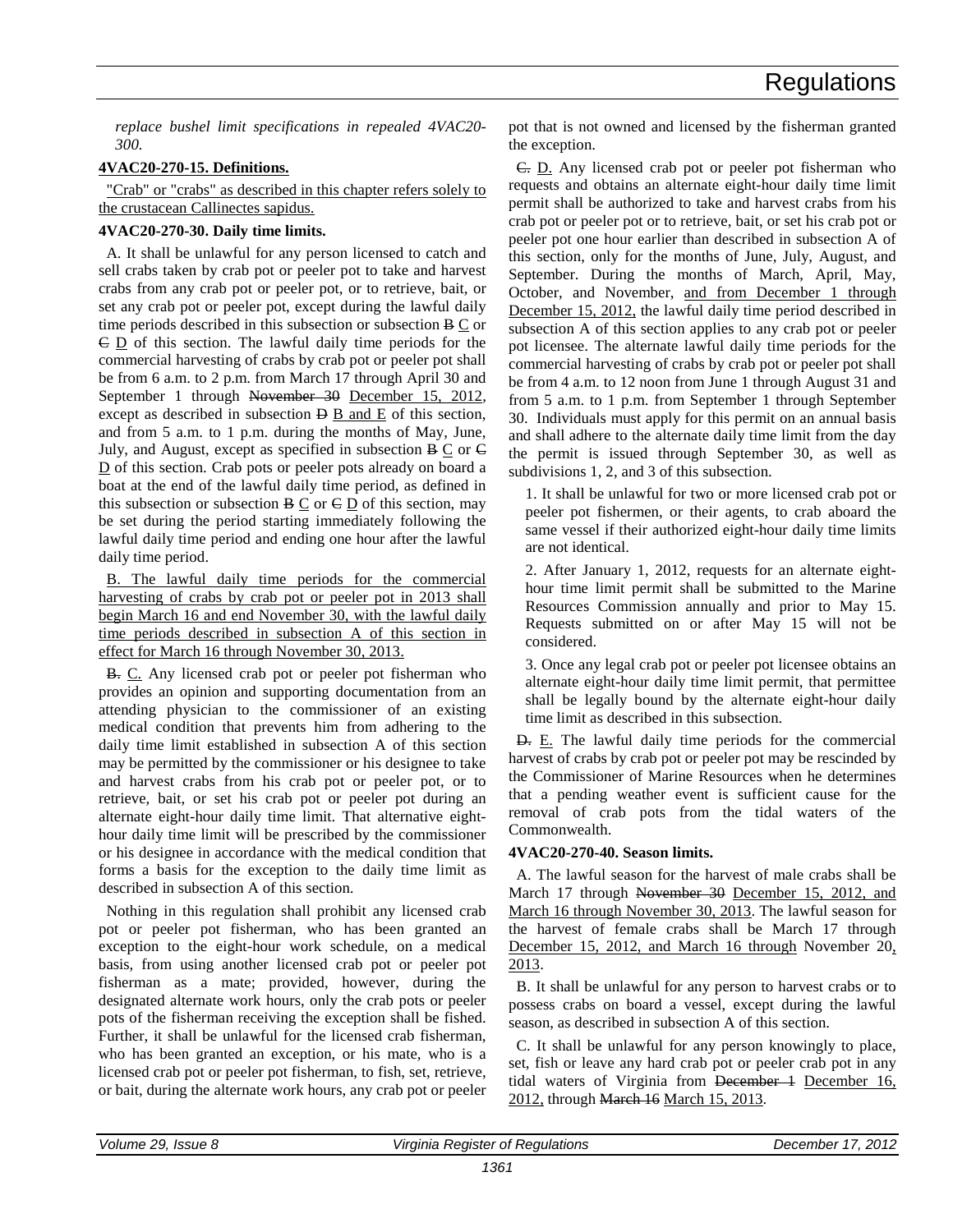D. It shall be unlawful for any person knowingly to place, set, fish or leave any fish pot in any tidal waters from March 12 March 11 through March 16 March 15, 2013 except as provided in subdivisions 1 and 2 of this subsection.

1. It shall be lawful for any person to place, set, or fish any fish pot in those Virginia waters located upriver of the following boundary lines:

a. In the James River the boundary shall be a line connecting Hog Point and the downstream point at the mouth of College Creek.

b. In the York River the boundary lines shall be the Route 33 bridges at West Point.

c. In the Rappahannock River the boundary line shall be the Route 360 bridge at Tappahannock.

d. In the Potomac River the boundary line shall be the Route 301 bridge that extends from Newberg, Maryland to Dahlgren, Virginia.

2. This subsection shall not apply to lawful eel pots as described in 4VAC20-500-50.

# **4VAC20-270-51. Harvest limits.**

A. The lawful harvest in bushels of crabs by crab pot license category is as follows:

From March 16, 2013, through November 30, 2013, it shall be unlawful for any person to harvest in any one day or to possess aboard any vessel any amount of crabs in excess of the following bushel limits as determined by that licensee's crab pot license category:

27 bushels for harvesters with a legal crab pot license allowing up to 85 crab pots.

32 bushels for harvesters with a legal crab pot license allowing up to 127 crab pots.

38 bushels for harvesters with a legal crab pot license allowing up to 170 crab pots.

45 bushels for harvesters with a legal crab pot license allowing up to 255 crab pots.

55 bushels for harvesters with a legal crab pot license allowing up to 425 crab pots.

B. When multiple harvesters are on board any vessel, that vessel harvest limit shall be equal to the sum of each licensee's crab pot license category bushel limit.

C. When transporting or selling one or more legal crab pot licensee's crab harvest in bushels, any agent shall possess either the crab pot license of that one or more crab pot licensees or a bill of lading indicating each crab pot licensee's name, address, Commercial Fisherman Registration License number, date, and amount of bushels of crabs to be sold.

D. If any police officer finds crabs in excess of any lawful bushel limit, as described in subsections A and B of this section, that excess quantity of crabs shall be returned immediately to the water by the licensee or licensees who possess that excess over any single or combined lawful

harvest limit. The refusal to return crabs in excess of any harvest limit to the water shall constitute a separate violation of this chapter.

E. The bushel limits described in this chapter replace any provisions for bushel limits described in previous 4VAC20- 300.

# **4VAC20-270-52. Area restriction.**

A. It shall be unlawful for any person to use any gear, except crab pots or peeler pots, to harvest crabs from the waters of Back Bay and North Landing River or within the jurisdiction of the Albemarle and Currituck watersheds as described in § 28.2-101 of the Code of Virginia.

B. It shall be unlawful to possess, sell, or offer for sale crabs taken by any means other than crab pot or peeler pot from the waters described in this section.

# **4VAC20-270-55. Minimum size limits.**

A. From March 17 March 16 through July 15, it shall be unlawful for any person to harvest, possess, sell or offer for sale more than 10 peeler crabs, per United States standard bushel, or 5.0% of peeler crabs in any other container, that measure less than 3-1/4 inches across the shell from tip to tip of the longest spikes. From July 16 through November 30 December 15, 2012, and July 16 through November 30, 2013, it shall be unlawful for any person to harvest, possess, sell or offer for sale more than 10 peeler crabs, per United States standard bushel, or 5.0% of peeler crabs in any other container, that measure less than 3-1/2 inches across the shell from tip to tip of the longest spikes, except as described in subsections B and C of this section.

B. From July 16 through November 30 December 15, 2012, and July 16 through November 30, 2013, it shall be unlawful for any person to harvest, possess, sell or offer for sale more than 10 peeler crabs, per United States standard bushel, or 5.0% of peeler crabs in any other container, that are harvested from waters on the ocean side of Accomack and Northampton counties and measure less than 3-1/4 inches across the shell from tip to tip of the longest spikes, except as described in subsection C of this section.

C. In the enforcement of these peeler crab minimum size limits aboard a vessel, the marine police officer shall select a single container of peeler crabs of his choosing to determine if the contents of that container violate the minimum size and tolerance described in this section. If the officer determines the contents of the container are in violation, then the officer shall return all peeler crabs on board the vessel to the water alive.

D. It shall be unlawful for any person to take, catch, harvest, possess, sell or offer for sale, or to destroy in any manner, any soft crab that measures less than 3-1/2 inches across the shell from tip to tip of the longest spikes.

VA.R. Doc. No. R13-3457; Filed November 26, 2012, 4:58 p.m.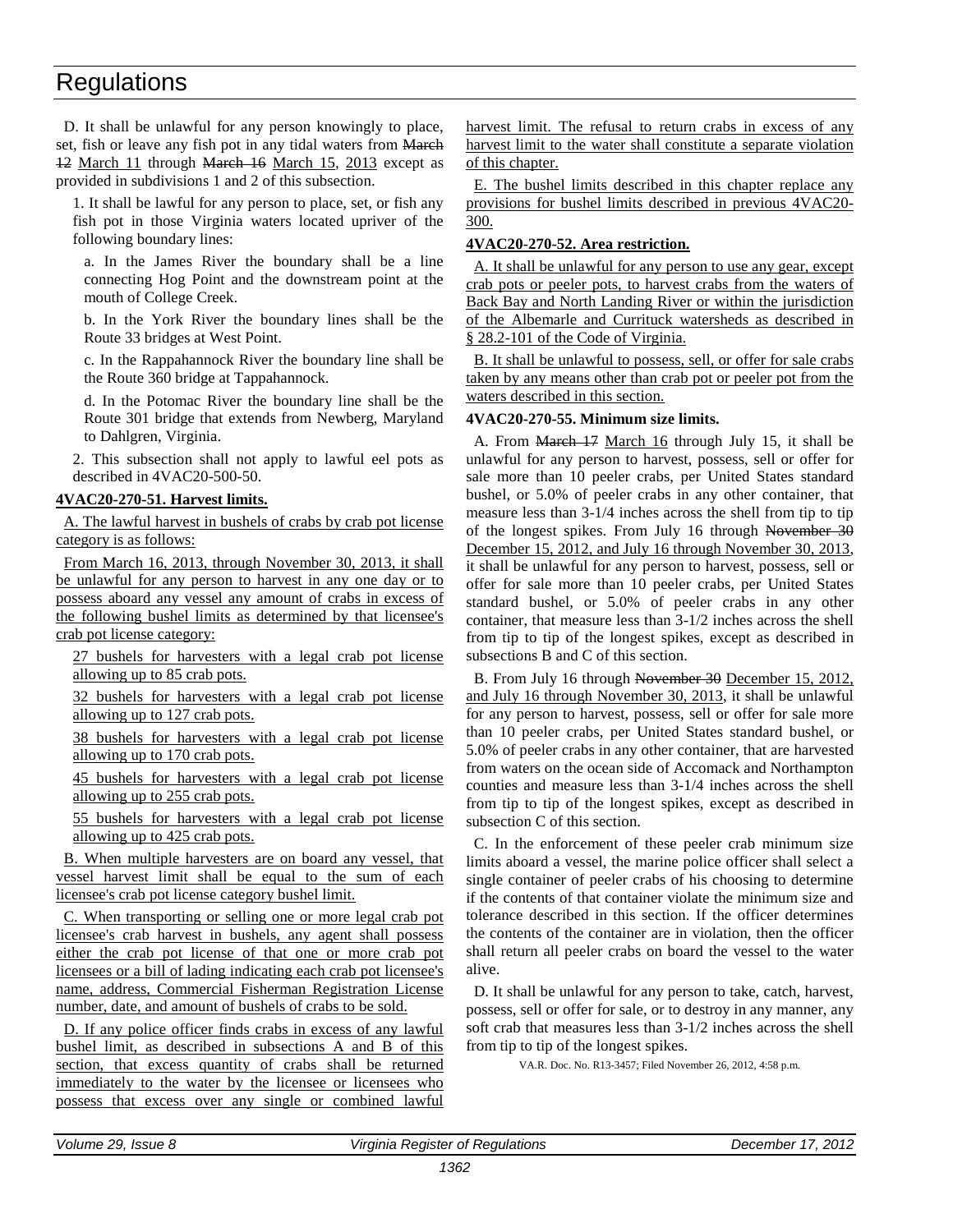# **Final Regulation**

<span id="page-10-0"></span>REGISTRAR'S NOTICE: The Marine Resources Commission is claiming an exemption from the Administrative Process Act in accordance with § 2.2-4006 A 11 of the Code of Virginia; however, the commission is required to publish the full text of final regulations.

Title of Regulation: **4VAC20-300. Pertaining to Crab Catch Limits (repealing 4VAC20-300-10, 4VAC20-300-20, 4VAC20-300-30).** 

Statutory Authority: § 28.2-201 of the Code of Virginia.

Effective Date: November 27, 2012.

Agency Contact: Jane Warren, Agency Regulatory Coordinator, Marine Resources Commission, 2600 Washington Avenue, 3rd Floor, Newport News, VA 23607, telephone (757) 247-2248, FAX (757) 247-2002, or email betty.warren@mrc.virginia.gov.

### Summary:

*The crab catch limits are incorporated into 4VAC20-270; therefore, this regulation is repealed.*

VA.R. Doc. No. R13-3455; Filed November 27, 2012, 1:58 p.m.

# **Final Regulation**

REGISTRAR'S NOTICE: The Marine Resources Commission is claiming an exemption from the Administrative Process Act in accordance with § 2.2-4006 A 11 of the Code of Virginia; however, the commission is required to publish the full text of final regulations.

Title of Regulation: **4VAC20-752. Pertaining to Blue Crab Sanctuaries (amending 4VAC20-752-20, 4VAC20-752-30).** 

Statutory Authority: § 28.2-201 of the Code of Virginia.

Effective Date: November 30, 2012.

Agency Contact: Jane Warren, Agency Regulatory Coordinator, Marine Resources Commission, 2600 Washington Avenue, 3rd Floor, Newport News, VA 23607, telephone (757) 247-2248, FAX (757) 247-2002, or email betty.warren@mrc.virginia.gov.

### Summary:

*Amendments to this regulation redefine the Virginia Blue Crab Sanctuary as four distinct blue crab sanctuary areas and establish the closed commercial or recreational crab harvest seasons in the Virginia Blue Crab Sanctuary areas.* 

### **4VAC20-752-20. Definitions.**

"COLREGS Line" means the COLREGS Demarcation lines. as specified in Coastal Pilot, 35th and 36th editions by Lighthouse Press Line, as defined in the Code of Federal Regulations (33 CFR 80.510 Chesapeake Bay Entrance, VA).

"Three Nautical Mile Limit Line" means the outer limit of the area extending three miles out to sea from the coast as depicted on NOAA nautical charts means the offshore limit of state waters within the belt three nautical miles wide that is

adjacent to Virginia's coast and seaward of the mean lowwater mark.

"Virginia Blue Crab Sanctuary" means two distinct sanctuary areas, Area 1 and Area 2, with Area 1 consisting of all tidal waters that are bounded by a line beginning at a point, near the western shore of Fishermans Island, 37° 05' 57.57" N, 75° 58' 45.74" W, being on a line from the Cape Charles Lighthouse to the Thimble Shoal Light; thence southwesterly to Thimble Shoal Light, 37° 00' 52.24" N, 76° 14' 23.82" W; thence southwesterly to the offshore end of Ocean View Fishing Pier (formerly Harrison's Fishing Pier), 36° 57' 50.25" N, 76° 15' 26.73" W; thence northerly to Flashing Green Buoy "9" on the York River Entrance Channel, 37° 11' 29.39" N, 76° 15' 42.57" W; thence northeasterly to Wolf Trap Light, 37° 23' 25.11" N, 76° 11' 22.04" W; thence northwesterly to a point, northeast of Windmill Point, 37° 38' 23.13" N, 76° 15' 59.54" W; thence northerly to a point, east of Great Wicomico Light at 37° 48' 15.72" N, 76° 14' 33.15" W; thence northeasterly to a point, 37° 49' 18.10" N, 76° 13' 06.00" W; thence northeasterly to Smith Point Lighthouse, 37° 52' 47.55" N, 76° 11' 01.50" W; thence northwesterly to a point on the Virginia-Maryland state line, 37° 54' 04.99" N, 76° 11' 44.96" W; thence northeasterly following the Virginia-Maryland state line to a point on that line, 37° 55' 43.79" N, 76° 07' 12.87" W; thence southeasterly to a point, southwest of Tangier Island, 37° 44' 59.85" N, 76° 01' 34.31" W; thence southeasterly to a point, southeast of Tangier Island, 37° 43' 41.05" N, 75° 57' 51.84" W; thence northeasterly to a point, south of Watts Island, 37° 45' 36.95" N, 75° 52' 53.87" W; thence southeasterly to a point, 37° 44' 56.15" N, 75° 51' 33.18" W; thence southwesterly to a point, west of Parkers Marsh, 37° 42' 41.49" N, 75° 55' 06.31" W; thence southwesterly to a point, west of Cape Charles Harbor, 37° 15' 37.23" N, 76° 04' 13.79" W; thence southeasterly to a point near the western shore of Fishermans Island, on the line from Cape Charles Lighthouse to Thimble Shoal Light, said point being the point of beginning; and a continuation of Area 1, consisting of all tidal waters that are bounded by a line beginning at Cape Charles Lighthouse, 37° 07' 22.46" N, 75° 54' 23.39" W; thence southwesterly along the COLREGS Line to Cape Henry Lighthouse, 36° 55' 34.86" N, 76° 00' 25.93" W; thence easterly to a point on the Three Nautical Mile Limit Line, 36° 55' 32.62" N, 75° 55' 54.09" W; thence northeasterly along the Three Nautical Mile Limit Line to a point, 37° 03' 11.49" N, 75° 53' 27.02" W; thence northeasterly to a point, east of Cape Charles Lighthouse, 37° 06' 45" N, 75° 52' 05" W; thence westerly to the Cape Charles Lighthouse, said point being the point of beginning; and a second area, Area 2, consisting of all tidal waters beginning at a point along the Three Nautical Mile Limit Line, 36° 55'  $32.62$ " N,  $75^{\circ}$  55' 54.09" W; thence southerly following the Three Nautical Mile Limit Line to an intersection point on the Virginia – North Carolina state boundary, 36° 33' 02.59" N,  $75^\circ$  48' 16.21" W; thence westerly to a point, along the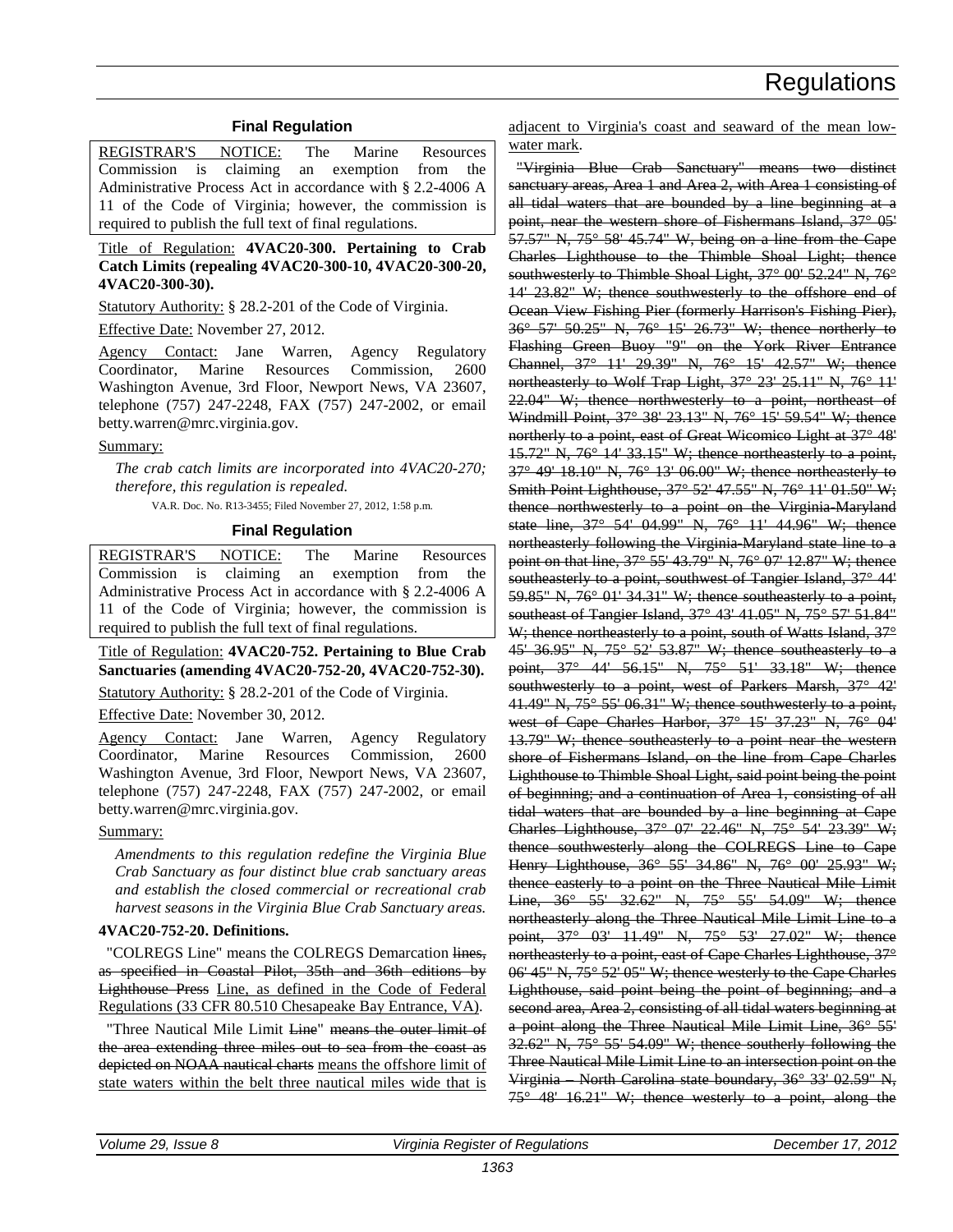Virginia – North Carolina state boundary to its intersection with the mean low water line,  $36^{\circ}$   $33^{\circ}$  01.34" N,  $75^{\circ}$   $52'$ 03.06" W; thence northerly, following the mean low water line to the Rudee Inlet weir; thence easterly along the weir to the stone breakwater; thence following the stone breakwater to its northernmost point; thence northerly to the mean low water line at the most northeastern point of the northern stone jetty; thence westerly along the mean low water line of said stone jetty to the mean low water line along the shore; thence northerly following the mean low water line to point, 36° 55' 34.75" N, 76° 00' 12.48" W; said point being the intersection of the mean low water line with the line from Cape Henry lighthouse easterly to a point on the Three Nautical Mile Limit Line, 36° 55' 32.62" N, 75° 55' 54.09" W; said point being the point of beginning of Area 2.

"Virginia Blue Crab Sanctuary" means four distinct blue crab sanctuary areas as described below:

"Virginia Blue Crab Sanctuary Area 1" shall consist of all tidal waters of the Chesapeake Bay that are bounded by a line beginning at a point, near the western shore of Fishermans Island, Latitude 37° 05.9595000' N., Longitude 75° 58.7623333' W., being on a line from the Cape Charles Lighthouse to the Thimble Shoal Light; thence southwesterly to Thimble Shoal Light, Latitude 37° 00.8708333' N., Longitude 76° 14.3970000' W.; thence southwesterly to the Ocean View Fishing Pier (formerly Harrison's Fishing Pier) at a point 200 feet offshore of mean low water, Latitude 36° 57.6985477' N., Longitude 76° 15.5855211' W.; thence northerly to Flashing Green Buoy "9" on the York River Entrance Channel, Latitude 37° 11.4898333' N., Longitude 76° 15.7095000' W.; thence northeasterly to Wolf Trap Light, Latitude 37° 23.4185000' N., Longitude 76° 11.3673333' W.; thence northwesterly to a point, northeast of Windmill Point, Latitude 37° 38.3855000' N., Longitude 76° 15.9923333' W.; thence northerly to a point, east of Great Wicomico Light at Latitude 37º 48.2620000' N., Longitude 76º 14.5525000' W.; thence northeasterly to a point, Latitude 37º 49.3016667' N., Longitude 76º 13.1000000' W.; thence northeasterly to Smith Point Lighthouse, Latitude 37° 52.7925000' N., Longitude  $76^{\circ}$  11.0250000' W.; thence northwesterly to a point on the Virginia – Maryland State Line, Latitude 37º 54.0831667' N., Longitude 76º 11.7493333' W.; thence northeasterly following the Virginia – Maryland State Line to a point on that line, Latitude 37° 55.7298333' N., Longitude 76° 17.2145000' W.; thence southeasterly to a point, southwest of Tangier Island, Latitude 37° 44.9975000' N., Longitude 76° 01.5718333' W.; thence southeasterly to a point, southeast of Tangier Island, Latitude 37° 43.6841667' N., Longitude 75° 57.8640000' W.; thence northeasterly to a point south of Watts Island, 37° 45.6158333' N., Longitude  $75^{\circ}$  52.8978333' W.; thence southeasterly to a point, Latitude 37° 44.9358333' N., Longitude 75° 51.5530000' W.; thence southwesterly to a point west of Parkers Marsh, Latitude 37° 42.6915000' N., Longitude 75° 55.1051667' W.; thence southwesterly to a point west of

Cape Charles Harbor, Latitude 37° 15.6205000' N., Longitude  $76^{\circ}$  04.2298333' W.; thence southeasterly to a point near the western shore of Fishermans Island, on the line from Cape Charles Lighthouse to Thimble Shoal Light, said point being the point of beginning.

"Virginia Blue Crab Sanctuary Area 2" shall consist of all tidal waters of the Chesapeake Bay that are bounded by a line beginning at the mean low water line of Willoughby Spit at its intersection with the center line of the Hampton Roads Bridge Tunnel facility, Latitude  $36^{\circ}$  58.0456514' N., Longitude 76° 17.8459721' W.; thence in a northwesterly direction to a point 200 feet offshore of mean low water, Latitude 36° 58.0637717' N., Longitude 76° 17.8812821' W.; thence and following a line in a general easterly direction, said line being 200 feet offshore of the mean low water line, to a point on Ocean View Fishing Pier (formerly Harrison's Fishing Pier), Latitude 36° 57.6985477' N., Longitude 76° 15.5855211' W.; thence northeasterly to Thimble Shoal Light, Latitude 37° 00.8708333' N., Longitude 76° 14.3970000' W.; thence northeasterly to Cape Charles Lighthouse, Latitude 37° 07.3743333' N., Longitude 75° 54.3898333' W.; thence southwesterly along the COLREGS Line to its intersection with the mean low water line of Cape Henry, Latitude 36° 55.6885268' N., Longitude 76° 00.3772955' W.; thence, in a general westerly direction, following the mean low water line of the Chesapeake Bay, crossing the mouth of the Lynnhaven River along the north side of the Lesner Bridge and the Mouth of Little Creek at the offshore ends of the stone breakwaters and continuing along said mean low water line to a point at its intersection with the center line of the Hampton Roads Bridge Tunnel facility, said point being the point of beginning.

"Virginia Blue Crab Sanctuary Area 3" shall consist of all tidal waters of the Atlantic Ocean that are bounded by a line beginning at Cape Charles Lighthouse, Latitude 37° 07.3743333' N., Longitude 75° 54.3898333' W.; thence southwesterly along the COLREGS Line to Cape Henry Lighthouse, Latitude 36° 55.5840000' N., Longitude 76° 00.4321667' W.; thence easterly to a point on the Three Nautical Mile Limit, Latitude 36° 55.5436667' N., Longitude 75° 55.9015000' W.; thence northeasterly along the Three Nautical Mile Limit to a point, Latitude 37° 03.1915000' N., Longitude  $75^{\circ}$  53.4503333' W.; thence northeasterly to a point, east of Cape Charles Lighthouse, Latitude 37° 06.7500000' N., Longitude 75° 52.0833333' W.; thence westerly to the Cape Charles Lighthouse, said point being the point of beginning.

"Virginia Blue Crab Sanctuary Area 4" shall consist of all tidal waters of the Atlantic Ocean that are bounded by a line beginning at a point on the Three Nautical Mile Limit, Latitude 36° 55.5436667' N., Longitude 75° 55.9015000' W.; thence southerly following the Three Nautical Mile Limit to an intersection point on the Virginia – North Carolina State Line, Latitude 36° 33.0224955' N., Longitude 75° 48.2662043' W.; thence westerly to a point along the Virginia

*Volume 29, Issue 8 Virginia Register of Regulations December 17, 2012*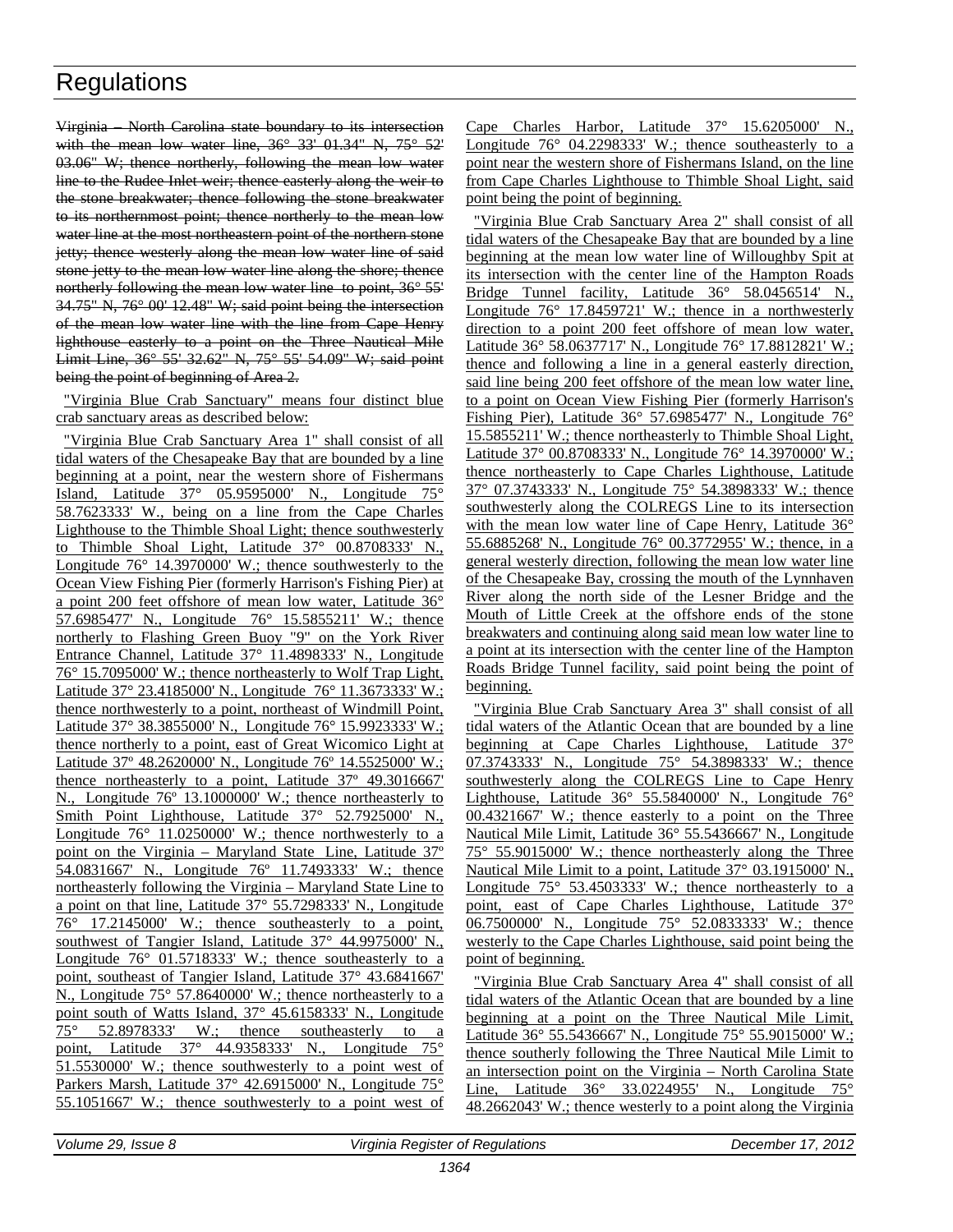<span id="page-12-0"></span>– North Carolina State Line at its intersection with the mean low water line, Latitude 36° 33.0224003' N., Longitude 75° 52.0510498' W.; thence northerly, following the mean low water line to the Rudee Inlet weir; thence easterly along the weir to the stone breakwater; thence following the stone breakwater to its northernmost point; thence northerly to the mean low water line at the most northeastern point of the northern stone jetty; thence westerly along the mean low water line of said stone jetty to the mean low water line along the shore; thence northerly following the mean low water line to a point, Latitude 36° 55.5781102' N., Longitude 76° 00.1530758' W., said point being the intersection of the mean low water line with the line from Cape Henry Lighthouse easterly to a point on the Three Nautical Mile Limit, Latitude 36° 55.5436667' N., Longitude 75° 55.9015000' W., said point being the point of beginning.

# **4VAC20-752-30. Harvest restrictions.**

A. It shall be unlawful for any person to conduct commercial or recreational crabbing within Area Virginia Blue Crab Sanctuary Areas 1 of the Virginia Blue Crab Sanctuary and 3, from May 16 through September 15.

B. It shall be unlawful for any person to take, harvest, or possess crabs for commercial purposes from Area Virginia Blue Crab Sanctuary Areas 2 and 4, from May 16 through September 15.

VA.R. Doc. No. R13-3468; Filed November 28, 2012, 10:12 a.m.

#### **Emergency Regulation**

Title of Regulation: **4VAC20-950. Pertaining to Black Sea Bass (amending 4VAC20-950-45).** 

Statutory Authority: §§ 28.2-201 and 28.2-210 of the Code of Virginia.

Effective Dates: November 20, 2012, through December 18, 2012.

Agency Contact: Jane Warren, Agency Regulatory Coordinator, Marine Resources Commission, 2600 Washington Avenue, 3rd Floor, Newport News, VA 23607, telephone (757) 247-2248, FAX (757) 247-2002, or email betty.warren@mrc.virginia.gov.

Preamble:

*This emergency amendment sets the recreational season for the harvest of black sea bass from May 19 through October 14 and from November 1 through November 19.*

# **4VAC20-950-45. Recreational possession limits and seasons.**

A. It shall be unlawful for any person fishing with hook and line, rod and reel, spear, gig or other recreational gear to possess more than 25 black sea bass. When fishing is from a boat or vessel where the entire catch is held in a common hold or container, the possession limit shall be for that boat or vessel and shall be equal to the number of persons on board legally eligible to fish, multiplied by 25. The captain or operator of the boat or vessel shall be responsible for that boat

or vessel possession limit. Any black sea bass taken after the possession limit has been reached shall be returned to the water immediately.

B. Possession of any quantity of black sea bass that exceeds the possession limit described in subsection A of this section shall be presumed to be for commercial purposes.

C. The open recreational fishing season shall be from May 19 through October 14 and from November 1 through December 31 November 19. Except during an open recreational season it shall be unlawful for any person fishing recreationally to take, catch, or possess any black sea bass.

VA.R. Doc. No. R13-3475; Filed November 20, 2012, 12:41 p.m.

# **Final Regulation**

REGISTRAR'S NOTICE: The Marine Resources Commission is claiming an exemption from the Administrative Process Act in accordance with § 2.2-4006 A 11 of the Code of Virginia; however, the commission is required to publish the full text of final regulations.

Title of Regulation: **4VAC20-960. Pertaining to Tautog (amending 4VAC20-960-45, 4VAC20-960-47).** 

Statutory Authority: § 28.2-201 of the Code of Virginia.

Effective Date: January 1, 2013.

Agency Contact: Jane Warren, Agency Regulatory Coordinator, Marine Resources Commission, 2600 Washington Avenue, 3rd Floor, Newport News, VA 23607, telephone (757) 247-2248, FAX (757) 247-2002, or email betty.warren@mrc.virginia.gov.

# Summary:

*The amendments establish (i) a closed commercial fishing season from January 22 through the last day of February and from May 1 through October 31 and (ii) a closed recreational fishing season from May 1 through September 19.* 

# **4VAC20-960-45. Recreational fishing season and possession limits.**

A. It shall be unlawful for any person fishing with hook and line, rod and reel, spear, gig or other recreational gear to possess more than four three tautog. When fishing is from a boat or vessel where the entire catch is held in a common hold or container, the possession limit shall be for the boat or vessel and shall be equal to the number of persons on board legally eligible to fish multiplied by four three. The captain or operator of the boat or vessel shall be responsible for any boat or vessel possession limit. Any tautog taken after the possession limit has been reached shall be returned to the water immediately.

B. Possession of any quantity of tautog which exceeds the possession limit described in subsection A of this section shall be presumed to be for commercial purposes.

C. The 2012 recreational fishing season shall be closed from April 16 through July 31 May 1 through September 19.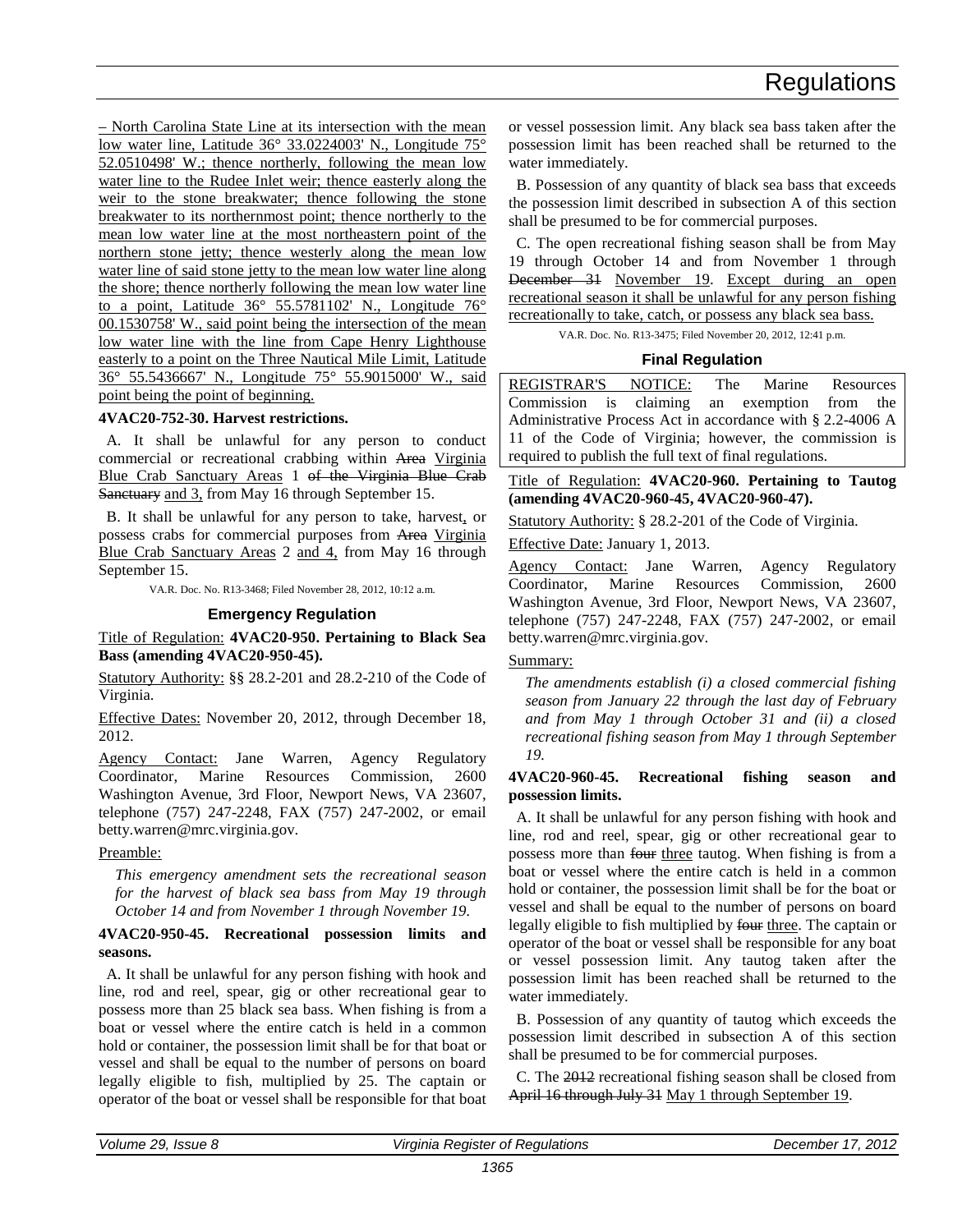<span id="page-13-0"></span>D. It shall be unlawful for any person fishing recreationally to take, catch, or possess any tautog during any closed recreational fishing season.

# **4VAC20-960-47. Commercial fishing season and possession limits.**

The 2012 commercial fishing season shall be closed from January 18 through March 15 January 22 through the last day of February and May 1 through August 31 October 31, and it shall be unlawful for any person to possess tautog for commercial purposes during this period.

VA.R. Doc. No. R13-3464; Filed November 27, 2012, 2:29 p.m.

# **Final Regulation**

REGISTRAR'S NOTICE: The Marine Resources Commission is claiming an exemption from the Administrative Process Act in accordance with § 2.2-4006 A 11 of the Code of Virginia; however, the commission is required to publish the full text of final regulations.

Title of Regulation: **4VAC20-1140. Prohibition of Crab Dredging in Virginia Waters (amending 4VAC20-1140- 20).** 

Statutory Authority: § 28.2-201 of the Code of Virginia.

Effective Date: November 30, 2012.

Agency Contact: Jane Warren, Agency Regulatory Coordinator, Marine Resources Commission, 2600 Washington Avenue, 3rd Floor, Newport News, VA 23607, telephone (757) 247-2248, FAX (757) 247-2002, or email betty.warren@mrc.virginia.gov.

### Summary:

*The amendments continue the prohibition of the use of crab dredge gear in Virginia waters for the 2012/2013 crab dredge season.*

# **4VAC20-1140-20. Crab dredging prohibited.**

A. In accordance with the provisions of § 28.2-707 of the Code of Virginia, the crab dredging season of December 1, 2011 2012, through March 31, 2012 2013, is closed, and it shall be unlawful to use a dredge for catching crabs from the waters of the Commonwealth during that season.

B. The following regulations that pertain to the crab dredge fishery or activities associated with crab dredging are repealed:

4VAC20-40, "Pertaining to Crab Catch Limits"

4VAC20-90, "Pertaining to Dredging for Crabs"

4VAC20-270-30 C, Daily Time Limits, "Pertaining to Crabbing"

4VAC20-750, "Pertaining to Crab Dredge Sales"

4VAC20-752-30 A, Harvest Restrictions. "Pertaining to Blue Crab Sanctuaries"

4VAC20-1090-30 1, Commercial Licenses: Blue Crab Harvesting and Shedding Licenses For each boat used for taking or catching hard crabs with dredges. "Pertaining to Licensing Requirements and License Fees"

VA.R. Doc. No. R13-3474; Filed November 27, 2012, 2:01 p.m.

# **Final Regulation**

REGISTRAR'S NOTICE: The Marine Resources Commission is claiming an exemption from the Administrative Process Act in accordance with § 2.2-4006 A 11 of the Code of Virginia; however, the commission is required to publish the full text of final regulations.

Title of Regulation: **4VAC20-1210. Pertaining to a Blue Crab Sanctuary (repealing 4VAC20-1210-10, 4VAC20- 1210-20, 4VAC20-1210-30).** 

Statutory Authority: § 28.2-201 of the Code of Virginia.

Effective Date: November 30, 2012.

Agency Contact: Jane Warren, Agency Regulatory Coordinator, Marine Resources Commission, 2600 Washington Avenue, 3rd Floor, Newport News, VA 23607, telephone (757) 247-2248, FAX (757) 247-2002, or email betty.warren@mrc.virginia.gov.

# Summary:

*The regulations pertaining to blue crab sanctuaries are incorporated into 4VAC20-270; therefore, this regulation is repealed.*

VA.R. Doc. No. R13-3456; Filed November 27, 2012, 2:06 p.m.

**––––––––––––––––––**

# **TITLE 8. EDUCATION**

# **STATE BOARD OF EDUCATION**

# **Final Regulation**

REGISTRAR'S NOTICE: The State Board of Education is claiming an exemption from the Administrative Process Act in accordance with § 2.2-4006 A 4 a of the Code of Virginia, which excludes regulations that are necessary to conform to changes in Virginia statutory law or the appropriation act where no agency discretion is involved. The State Board of Education will receive, consider, and respond to petitions by any interested person at any time with respect to reconsideration or revision.

Title of Regulation: **8VAC20-22. Licensure Regulations for School Personnel (amending 8VAC20-22-110).** 

Statutory Authority: § 22.1-298.1 of the Code of Virginia.

Effective Date: January 16, 2013.

Agency Contact: Patty S. Pitts, Assistant Superintendent for Teacher Education and Licensure, Department of Education, P.O. Box 2120, Richmond, VA 23218, telephone (804) 371- 2522, or email patty.pitts@doe.virginia.gov.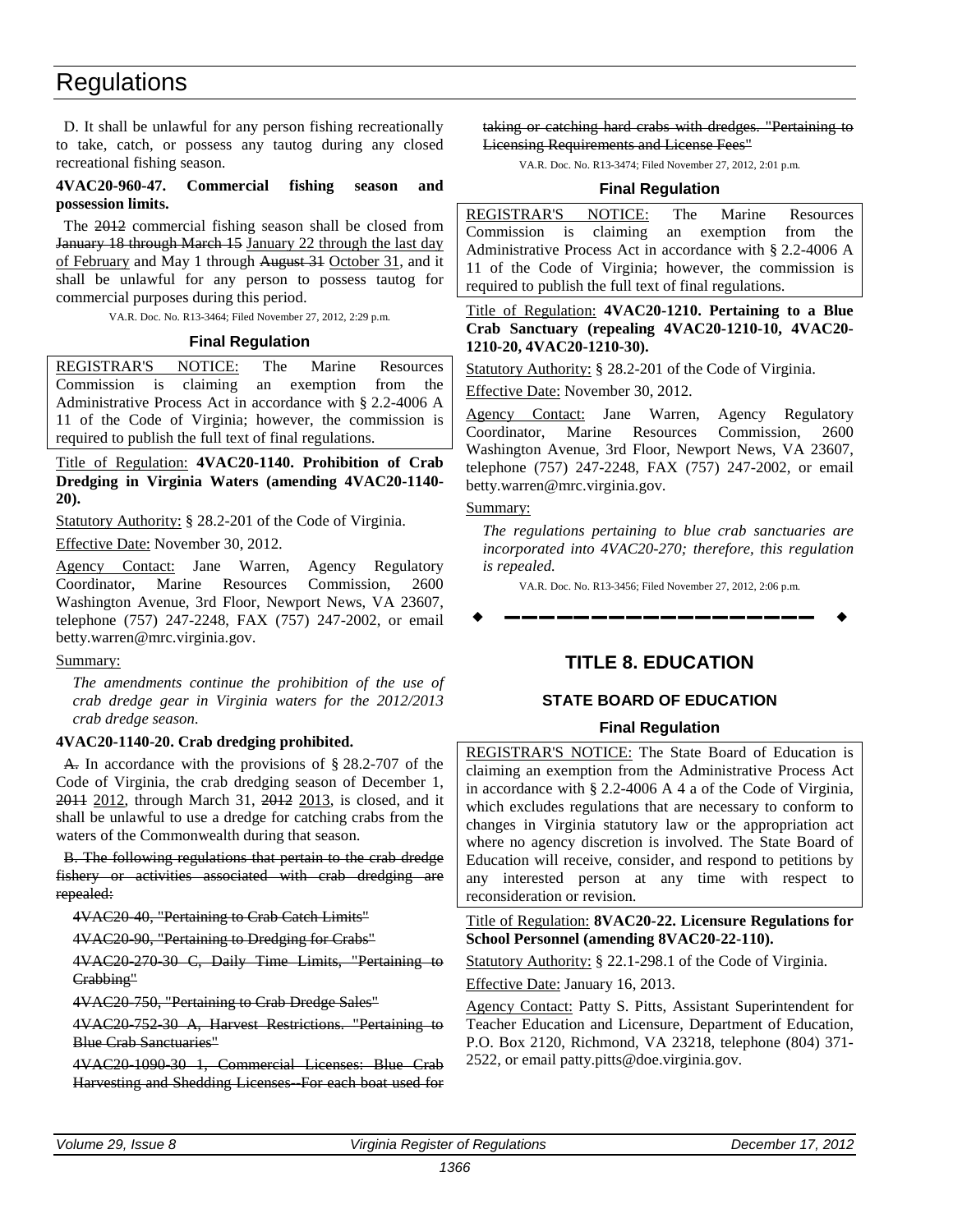# Summary:

*Pursuant to Chapters 805 and 836 of the 2012 Acts of Assembly, the amendment repeals the requirement for civics training for teachers to renew a license.*

# **8VAC20-22-110. Requirements for renewing a license.**

A. The Division Superintendent, Postgraduate Professional, Collegiate Professional, Technical Professional, Pupil Personnel Services, and School Manager Licenses may be renewed upon the completion of 180 professional development points within a five-year validity period based on an individualized professional development plan that includes ongoing, sustained, and high-quality professional development.

B. Virginia public school divisions and public education agencies must report annually to the Department of Education that instructional personnel have completed high quality professional development each year as set forth by the Virginia Department of Education.

C. Any individual seeking renewal of a license with an endorsement in early/primary preK 3, elementary education preK-6, middle education 6-8, history and social sciences, history, or political science must complete study of the structures, function, and powers of state and local government of Virginia and the importance of citizen participation in the political process in state and local government of Virginia. The study may be satisfactorily completed using any applicable option described in the Virginia Licensure Renewal Manual, effective September 21, 2007. This requirement shall be met one time for the individual's next renewal after July 1, 2012.

D. C. Professional development points may be accrued by the completion of professional development activities to improve and increase instructional personnel's knowledge of the academic subjects the teachers teach or the area assigned from one or more of the following eight options.

1. College credit. Acceptable coursework offers content that provides new information and is offered on-campus, off-campus, or through extension by any regionally accredited two- or four-year college or university. College coursework must develop further experiences in subject content taught, teaching strategies, uses of technologies, leadership, and other essential elements in teaching to high standards and increasing student learning. At least 90 points for each five-year renewal shall be in the content area(s) currently being taught if the license holder does not hold a graduate degree. Instructional personnel must complete coursework to improve and increase the knowledge of the academic subjects or endorsement areas in which they are assigned.

2. Professional conference. A professional conference is a workshop, institute, or seminar of four or more hours that contributes to ongoing, sustained, and high-quality professional development.

3. Curriculum development. Curriculum development is a group activity in which the license holder contributes to the improvement of the curriculum of a school, a school division, or an education institution in the teaching area assigned. This includes the alignment of curriculum frameworks, instructional materials, and assessments to provide a system with clear expectations of what is to be taught and learned.

4. Publication of article. The article must contribute to the education profession or to the body of knowledge of the license holder's teaching area or instructional position. Grant reports that present the results of educational research are acceptable provided the license holder had an active role in planning, analyzing, interpreting, demonstrating, disseminating, or evaluating the study or innovation. The article must be published in a recognized professional journal.

5. Publication of book. Books must be published for purchase and must contribute to the education profession or to the body of knowledge of the license holder's teaching area or instructional position. The published book must increase the field of content knowledge, planning and assessment for evaluating and providing students with feedback that encourages student progress and measures student achievement, instruction, safety and learning environment, communication and community relations working with students, parents, and members of the community to promote broad support for student learning. Points will not be awarded for books self-published.

6. Mentorship. Mentoring is the process by which an experienced professional, who has received mentorship training, provides assistance to one or more persons for the purpose of improving their performance. Assistance may involve role modeling, direct instruction, demonstration, observation with feedback, developing of plans, and consultation to promote instructional excellence and increased student achievement. Mentoring may include the supervision of a field experience of a preservice student teacher or an intern in an approved teacher/principal preparation program, as well as mentoring as part of the induction process for a beginning teacher or a first-year administrator. Individuals serving in this role and submitting documentation for license renewal based on the mentorship option shall receive training as a mentor prior to the assignment and at least once during the five-year renewal cycle.

7. Educational project. Educational projects must be planned, focused projects based on high standards of teaching and learning. Projects must result in a written report or other tangible product. Projects must contribute to the education profession or to the body of knowledge of the license holder's teaching area or instructional position. A project could include participation in new professional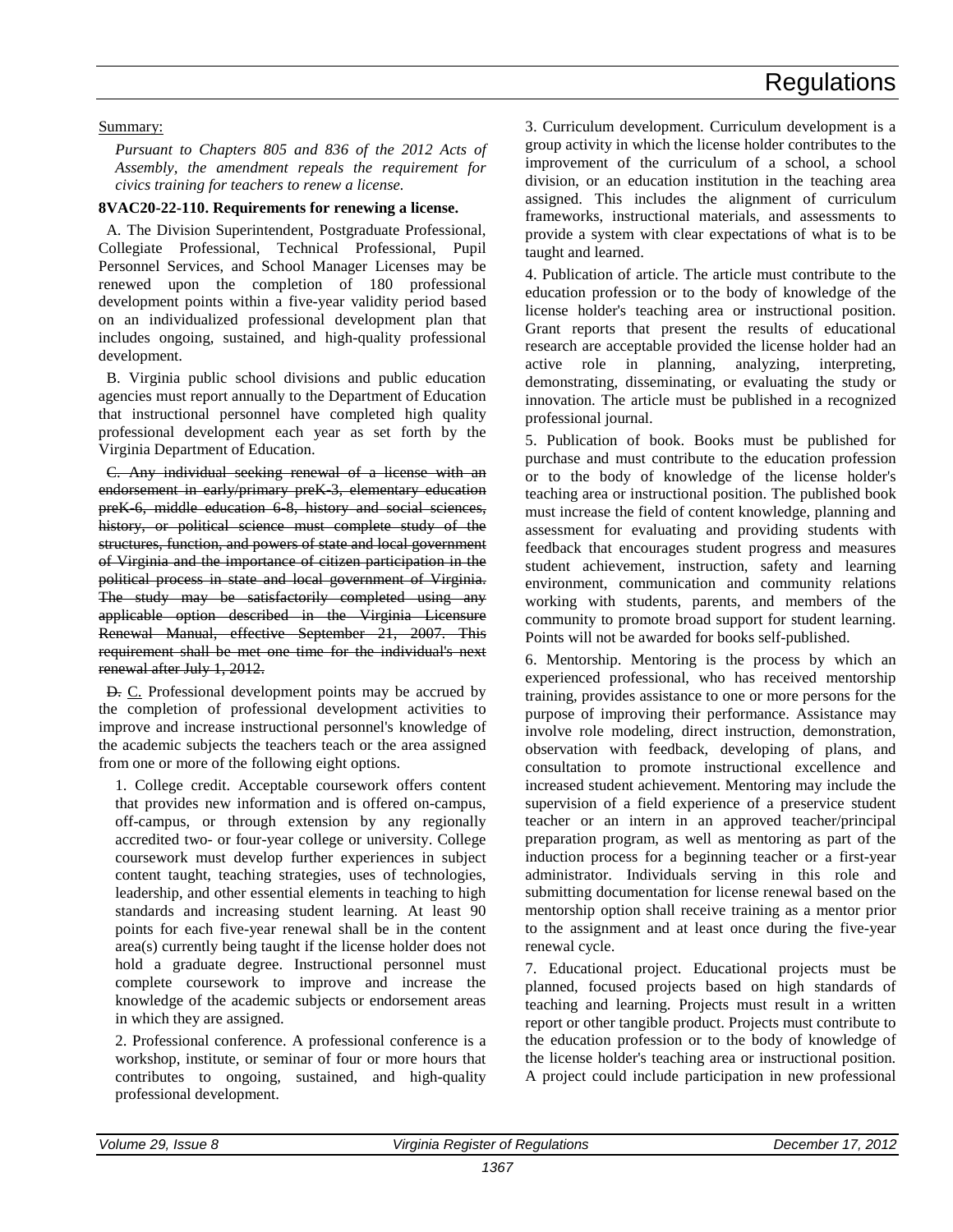responsibilities, such as leading a school improvement initiative.

8. Professional development activity. Professional development activities must focus on student learning and achievement, schoolwide educational improvement, leadership, subject content, teaching strategies, and use of technologies and other essential elements in teaching to high standards. Activities must be planned, rigorous, systematic, and promote continuous inquiry and reflection. Local employing educational agencies are encouraged to design professional development activities that are conducted in school settings and linked to student learning and achievement.

E. D. A minimum of 90 points (three semester hours in a content area) at the undergraduate (two-year or four-year institution) or graduate level in the license holder's endorsement areas shall be required of license holders without a master's degree and may be satisfied at the undergraduate (two-year or four-year institution) or graduate level. Special education coursework designed to assist classroom teachers and other school personnel in working with students with disabilities, a course in gifted education, a course in educational technology, or a course in English as a second language may be completed to satisfy the content course requirement for one cycle of the renewal process. Professional development activities designed to support the Virginia Standards of Learning, Standards of Accreditation, and Assessments may be accepted in lieu of the content course for one renewal cycle. The substance of the activities must clearly support these initiatives and address one or more of the following areas: (i) new content knowledge to implement the Virginia Standards of Learning; (ii) curriculum development initiative designed to translate the standards from standards to classroom objectives; (iii) teaching beginning reading skills including phonemic awareness and the structure of language (phonics); (iv) staff development activities in assessment to assist classroom teachers in the utilization of test results to improve classroom instruction; and (v) professional development designed to implement the technology standards in the schools. Technical Professional License holders without baccalaureate degrees may satisfy the requirement through career and technical education workshops, career and technical education institutes, or through undergraduate coursework at two-year or four-year institutions.

F. E. Content area courses are courses at the undergraduate level (two-year or four-year institution) or at the graduate level that will not duplicate previous courses taken in the humanities, history and social sciences, the sciences, mathematics, health and physical education, and the fine arts. These courses are usually available through the college or department of arts and sciences. License holders with elementary education, middle education, special education, or reading endorsements must satisfy the 90-point requirement through reading coursework or content coursework in one of the areas listed above. Courses available through a regionally accredited college's or institution's department of education may be used to satisfy the content requirement for those license holders with endorsements in health and physical education, career and technical education, and library science education.

G. F. With prior approval of the division superintendent, the 90 points in a content area also may be satisfied through coursework taken to obtain a new teaching endorsement or coursework taken because of a particular need of a particular teacher.

H. G. The remaining 90 points may be accrued by activities drawn from one or more of the eight renewal options. Renewal work is designed to provide licensed personnel with opportunities for professional development relative to the grade levels or teaching fields to which they are assigned or for which they seek an added endorsement. Such professional development encompasses (i) responsible remediation of any area of an individual's knowledge or skills that fail to meet the standards of competency and (ii) responsible efforts to increase the individual's knowledge of new developments in his field and to respond to new curricular demands within the person's area of professional competence.

I. H. The proposed work toward renewal in certain options must be approved in advance by the chief executive officer or designee of the employing educational agency. Persons who are not employed by an educational agency may renew or reinstate their license by submitting to the Office of Professional Licensure, Department of Education, their individualized renewal record and verification of points, including official student transcripts of coursework taken at an accredited two-year or four-year college or university.

J. I. Accrual of professional development points shall be determined by criteria set forth by the Virginia Department of Education.

K. J. Persons seeking license renewal as teachers must demonstrate proficiency in the use of educational technology for instruction.

L. K. Virginia school divisions and nonpublic schools will recommend renewal of licenses using the renewal point system. The renewal recommendation must include verification of demonstrated proficiency in the use of educational technology for instruction.

M. L. Training in instructional methods tailored to promote academic progress and effective preparation for the Standards of Learning tests and end-of-grade assessments is required for licensure renewal.

N. M. If they have not already met the requirement, persons seeking licensure renewal as teachers must complete study in child abuse recognition and intervention in accordance with curriculum guidelines developed by the Board of Education in consultation with the Department of Social Services that are relevant to the specific teacher licensure routes.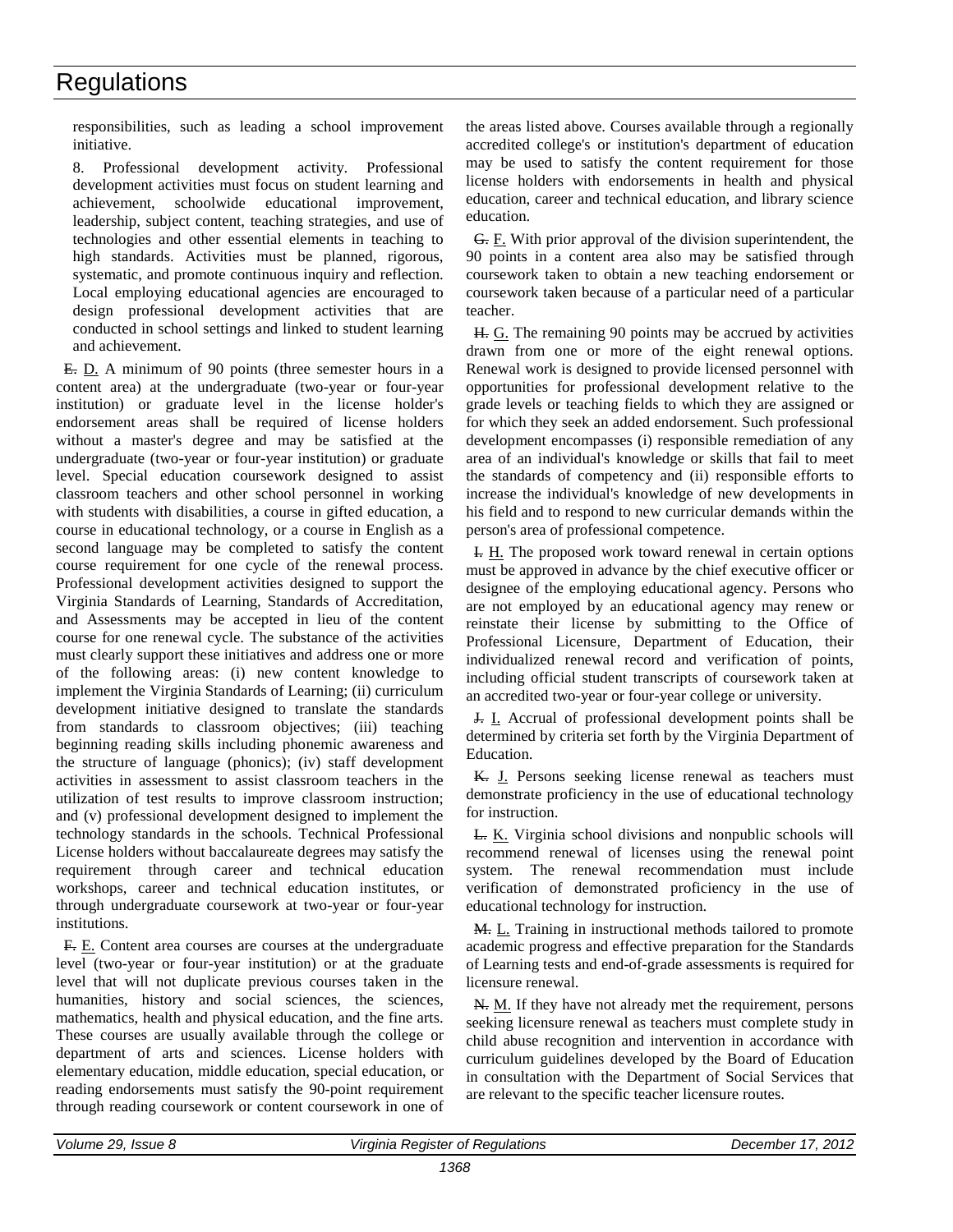VA.R. Doc. No. R13-3479; Filed November 21, 2012, 10:40 a.m.

<span id="page-16-0"></span>**––––––––––––––––––**

# **TITLE 12. HEALTH**

# **STATE BOARD OF HEALTH**

# **Final Regulation**

REGISTRAR'S NOTICE: The State Board of Health is claiming an exemption from the Administrative Process Act in accordance with § 2.2-4006 A 4 a of the Code of Virginia, which excludes regulations that are necessary to conform to changes in Virginia statutory law or the appropriation act where no agency discretion is involved. The State Board of Health will receive, consider, and respond to petitions by any interested person at any time with respect to reconsideration or revision.

Title of Regulation: **12VAC5-381. Regulations for the Licensure of Home Care Organizations (amending 12VAC5-381-20).** 

Statutory Authority: §§ 32.1-12 and 32.1-162.12 of the Code of Virginia.

Effective Date: January 17, 2013.

Agency Contact: Carrie Eddy, Senior Policy Analyst, Department of Health, 9960 Mayland Drive, Suite 401, Richmond, VA 23233, telephone (804) 367-2157, FAX (804) 527-4502, or email carrie.eddy@vdh.virginia.gov.

### Summary:

*The Office of the Inspector General of the U.S Department of Health and Human Services actively enforces 42 USC § 1320a-7b, which holds persons violating the laws and regulations of the Social Security Act (specifically Titles 18 and 19) accountable and prohibits them from participating in Medicare and Medicaid. Chapter 139 of the 2012 Acts of Assembly (House Bill 220) extended that prohibition to any person who has been sanctioned pursuant to 42 USC § 1320a-7b to obtain or renew a license to establish or operate a home care organization. Therefore, an amendment is made to 12VAC5-381-20.* 

# **12VAC5-381-20. License.**

A. A license to operate a home care organization is issued to a person. However, no license shall be issued to a person who has been sanctioned pursuant to 42 USC § 1320a-7b. Persons planning to seek federal certification or national accreditation pursuant to § 32.1-162.8 of the Code of Virginia must first obtain state licensure.

B. The commissioner shall issue or renew a license to establish or operate a home care organization if the commissioner finds that the home care organization is in compliance with the law and this regulation.

C. A separate license shall be required for home care organizations maintained at separate locations, even though they are owned or are operated under the same management.

D. Every home care organization shall be designated by an appropriate name. The name shall not be changed without first notifying the OLC.

E. Licenses shall not be transferred or assigned.

F. Any person establishing, conducting, maintaining, or operating a home care organization without a license shall be guilty of a Class 6 felony according to § 32.1-162.15 of the Code of Virginia.

VA.R. Doc. No. R13-3197; Filed November 21, 2012, 11:01 a.m.

**––––––––––––––––––**

# **TITLE 21. SECURITIES AND RETAIL FRANCHISING**

# **STATE CORPORATION COMMISSION**

### **Proposed Regulation**

REGISTRAR'S NOTICE: The State Corporation Commission is claiming an exemption from the Administrative Process Act in accordance with § 2.2-4002 A 2 of the Code of Virginia, which exempts courts, any agency of the Supreme Court, and any agency that by the Constitution is expressly granted any of the powers of a court of record.

Title of Regulation: **21VAC5-110. Retail Franchising Act Rules (amending 21VAC5-110-30, 21VAC5-110-40, 21VAC5-110-50, 21VAC5-110-75, 21VAC5-110-80).** 

Statutory Authority: §§ 12.1-13 and 13.1-572 of the Code of Virginia.

Public Hearing Information: A public hearing will be held upon request.

Public Comment Deadline: January 15, 2013.

Agency Contact: Timothy O'Brien, Chief Examiner, Division of Securities and Retail Franchising, State Corporation Commission, Tyler Building, 9th Floor, P.O. Box 1197, Richmond, VA 23218, telephone (804) 371-9415, FAX (804) 371-9911, or email tim.obrien@scc.virginia.gov.

# Summary:

*The proposed regulations address ongoing concerns with inconsistent disclosure documents filed by franchise applicants. The proposed amendments (i) require a franchisor to file a copy of its disclosure document on a CD-Rom or on other electronic media, (ii) require a franchisor to amend an effective registration within 30 days of a material change, (iii) add an exemption for seasoned franchisors regarding the offer or sale of a franchise, and (iv) add a new subsection requiring a franchisor to retain specific documents for three years. In*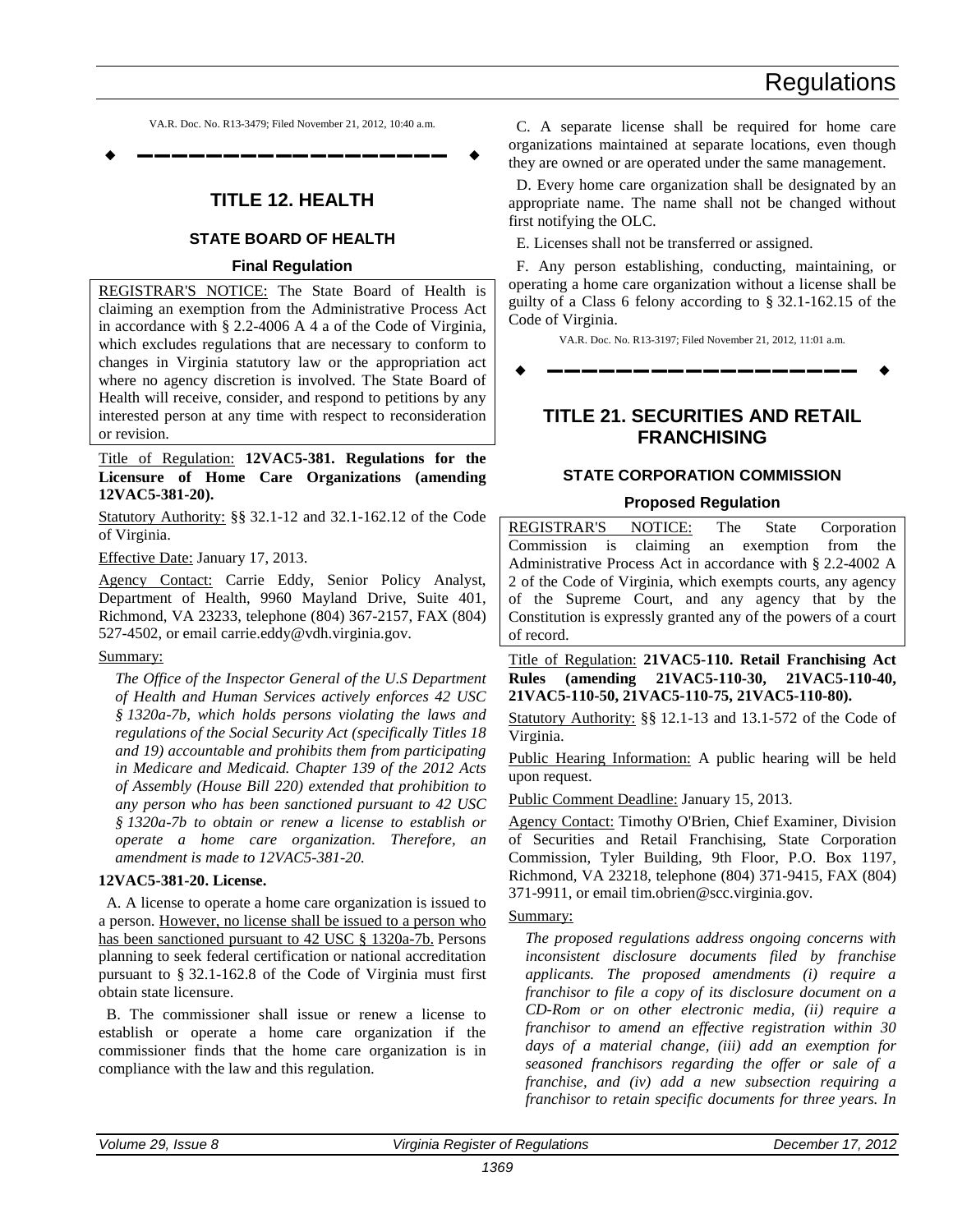*addition, the Guarantee of Performance form is amended to conform to the approved North American Securities Administrators Association, Inc. form.* 

AT RICHMOND, NOVEMBER 16, 2012

COMMONWEALTH OF VIRGINIA, ex rel.

# STATE CORPORATION COMMISSION

# CASE NO. SEC-2012-00040

Ex Parte: In the matter of Adopting

a Revision to the Rules Governing the Virginia Retail Franchising Act

# ORDER TO TAKE NOTICE

Section 12.1-13 of the Code of Virginia provides that the State Corporation Commission ("Commission") shall have the power to promulgate rules and regulations in the enforcement and administration of all laws within its jurisdiction. Section 13.1-572 of the Virginia Retail Franchising Act ("Act"), § 13.1-557 et seq. of the Code of Virginia provides that the Commission may issue any rules and regulations necessary or appropriate for the administration and enforcement of the Act.

The rules and regulations issued by the Commission pursuant to the Act are set forth in Title 21 of the Virginia Administrative Code. A copy also may be found at the Commission's website: www.scc.virginia.gov/case.

The Division of Securities and Retail Franchising ("Division") has submitted to the Commission a number of revisions to Chapter 110 of Title 21 of the Virginia Administrative Code entitled "Retail Franchising Act Rules" ("Rules"). Most of the changes are minor, but add clarification in some instances. In addition, the Division is requesting that the Commission require franchisors to provide electronic copies of their disclosure document and retain certain records for regulatory compliance.

Rules 21 VAC 5-110-30, 21 VAC 5-110-40, and 21 VAC 5- 110-50 have each been amended to require a franchisor to file a copy of its disclosure document on a CD-Rom or on other electronic media approved by the Division, in addition to the filed paper version for application for registration, amendment and renewal, respectively. The current regulation under each section allows the franchisor, at the franchisor's option, to file an electronic version of the disclosure document.

Rule 21 VAC 5-110-40 proposes to add an amendment to require a franchisor to amend its effective registration within thirty (30) days after the occurrence of a material change.

Rule 21 VAC 5-110-75 4 a (exemption for seasoned franchisor) proposes to add another subparagraph that requires the franchisor to provide an auditor's report that has not been modified with a going concern paragraph, when the franchisor claims an exemption from registration under this section.

Rule 21 VAC 5-110-80 proposes to add a new subsection B requiring a franchisor to retain and make available to the Commission upon request, a sample copy of each materially different version of the franchisor's disclosure document for three years from the close of the fiscal year in which the disclosure document was last provided to a prospective franchisee.

The Division also proposes to adopt the Guarantee of Performance Form adopted by the North American Securities Administrators Association, Inc., by substituting it for the current Guarantee of Performance Form. This substitution will conform the form with the other states' franchise forms.

The Division has recommended to the Commission that the proposed revisions should be considered for adoption with an effective date of March 1, 2013. The Division also has recommended to the Commission that a hearing should be held only if requested by those interested parties who specifically indicate that a hearing is necessary and the reasons therefore.

A copy of the proposed revisions may be requested by interested parties from the Division by telephone, by mail or e-mail request and also can be found at the Division's website: www.scc.virginia.gov/srf. Any comments to the proposed rules must be received by January 15, 2013.

# IT IS THEREFORE ORDERED THAT:

(1) The proposed revisions are appended hereto and made a part of the record herein.

(2) Comments or requests for hearing on the proposed revisions must be submitted in writing to Joel H. Peck, Clerk of the Commission, c/o Document Control Center, P.O. Box 2118, Richmond, Virginia 23218, on or before January 15, 2013. Any request for hearing shall state why a hearing is necessary and why the issues cannot be adequately addressed in written comments. All correspondence shall contain reference to Case No. SEC-2012-00040. Interested persons desiring to submit comments electronically may do so by following the instructions available at the Commission's website: http://www.scc.virginia.gov/case.

(3) The proposed revisions shall be posted on the Commission's website at http://www.scc.virginia.gov/case and on the Division's website at http://www.scc.virginia.gov/srf. Interested persons may also request a copy of the proposed revisions from the Division by telephone, mail, or e-mail.

AN ATTESTED COPY HEREOF, together with a copy of the proposed revisions, shall be sent to the Registrar of Regulations for publication in the Virginia Register.

AN ATTESTED COPY HEREOF shall be sent to the Division's Director, who shall forthwith mail or e-mail a copy of this Order to any interested persons as he may designate.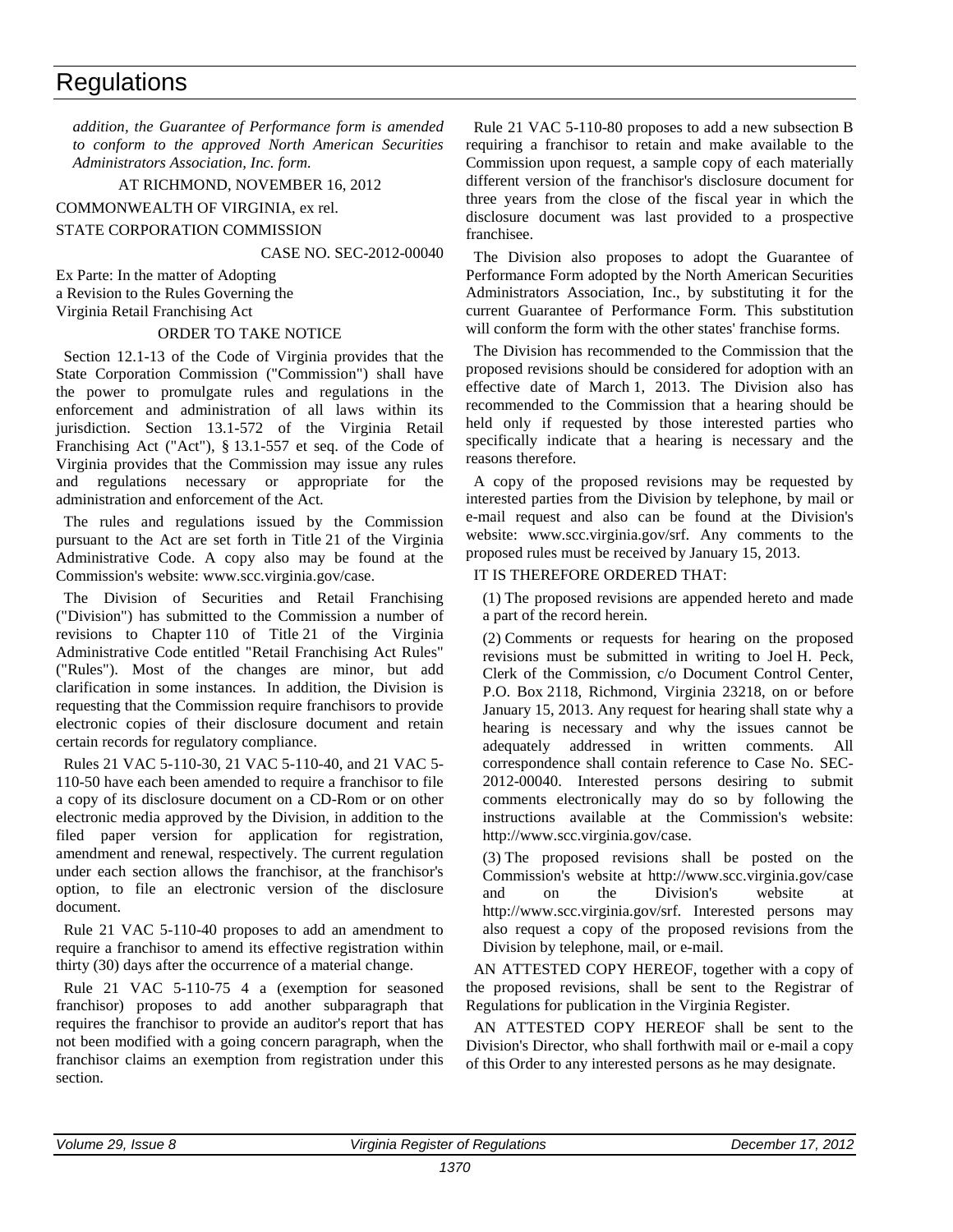# **21VAC5-110-30. Registration application; documents to file; interim financial statements.**

A. An application for registration of a franchise is made by filing with the commission the following completed forms and other material:

1. Uniform Franchise Registration Application page, Form A;

2. Total Costs and Sources of Funds for Establishing New Franchises, Form B;

3. Uniform Consent to Service of Process, Form C;

4. If the applicant is a corporation or partnership, an authorizing resolution if the application is verified by a person other than applicant's officer or general partner;

5. Franchise Disclosure Document;

6. Application fee (payable to the "Treasurer of Virginia"); and

7. Auditor's consent (or a photocopy of the consent) to the use of the latest audited financial statements in the Franchise Disclosure Document.

B. An application for registration shall contain:

1. One copy of a complete franchise registration application, including the Franchise Disclosure Document, on paper;

2. One copy of a complete franchise registration application, including the Franchise Disclosure Document, on a CD-ROM in PDF format or on other electronic media approved by the Division of Securities and Retail Franchising; and

3. A cover letter containing a representation that all of the information contained in the electronic file is identical to the paper documents.

C. If the commission's review of the application results in any revision to the documents submitted, the franchisor shall file a complete clean copy of the revised Franchise Disclosure Document and any other revised documents, and a blacklined copy of all revised pages, unless the commission directs otherwise. In addition to filing the complete clean Franchise Disclosure Document and black-lined pages on paper, a franchisor shall include copies on a CD-ROM in PDF format or on other electronic media approved by the Division of Securities and Retail Franchising. The revised electronic file shall be accompanied by a transmittal letter as described in subdivision B 3 of this section.

D. The electronic version of the Franchise Disclosure Document shall be text searchable.

B. E. If the date of the most recent audited financial statements in the Franchise Disclosure Document precedes the date of the application by more than 120 days, the Franchise Disclosure Document shall also include the following financial statements prepared in accordance with generally accepted accounting principles:

1. An unaudited interim balance sheet as of a date within 120 days of the date of the application; and

2. An unaudited interim statement of income or operations for the period from the most recent audited financial statements to the date of the interim balance sheet.

C. F. The certifications made by or on behalf of the franchisor in Form A shall extend and apply to all documents and materials filed in connection with the registration application, including any documents or materials submitted to the commission subsequent to the initial filing that may be required to complete the registration application.

D. In addition to paper copies of the materials required by subsection A of this section, the franchisor may file one copy of the complete franchise registration application, including the Franchise Disclosure Document, on a CD-ROM in PDF format, subject to the following conditions:

1. The transmittal letter submitting the application must contain a representation that all of the information contained in the electronic file is identical to the paper documents;

2. The electronic version of the Franchise Disclosure Document must be text searchable; and

3. If the commission's review of the application results in any revision to the documents, the franchisor must submit a revised CD-ROM containing a marked and unmarked final copy of the Franchise Disclosure Document, and final copies of all other application documents. The revised CD-ROM must be accompanied by a transmittal letter as described in subdivision 1 of this subsection.

E. G. Examples of Forms A through C are printed at the end of this chapter.

# **21VAC5-110-40. Pre-effective and post-effective amendments to the registration.**

A. Upon Within 30 days after the occurrence of a material change, the franchisor shall amend the effective registration filed at the commission. An amendment to an application filed either before or after the effective date of registration may include only the pages containing the information being amended if pagination is not disturbed. The amended pages must be black-lined to show all additions, deletions, and other changes from the franchisor's previous submission. The franchisor may not use margin balloons or color highlights to show changes.

B. An application to amend a franchise registration is made by submitting the following completed forms and other material:

1. Uniform Franchise Registration Application page, Form  $A$ ;

2. One complete clean copy of the amended Franchise Disclosure Document;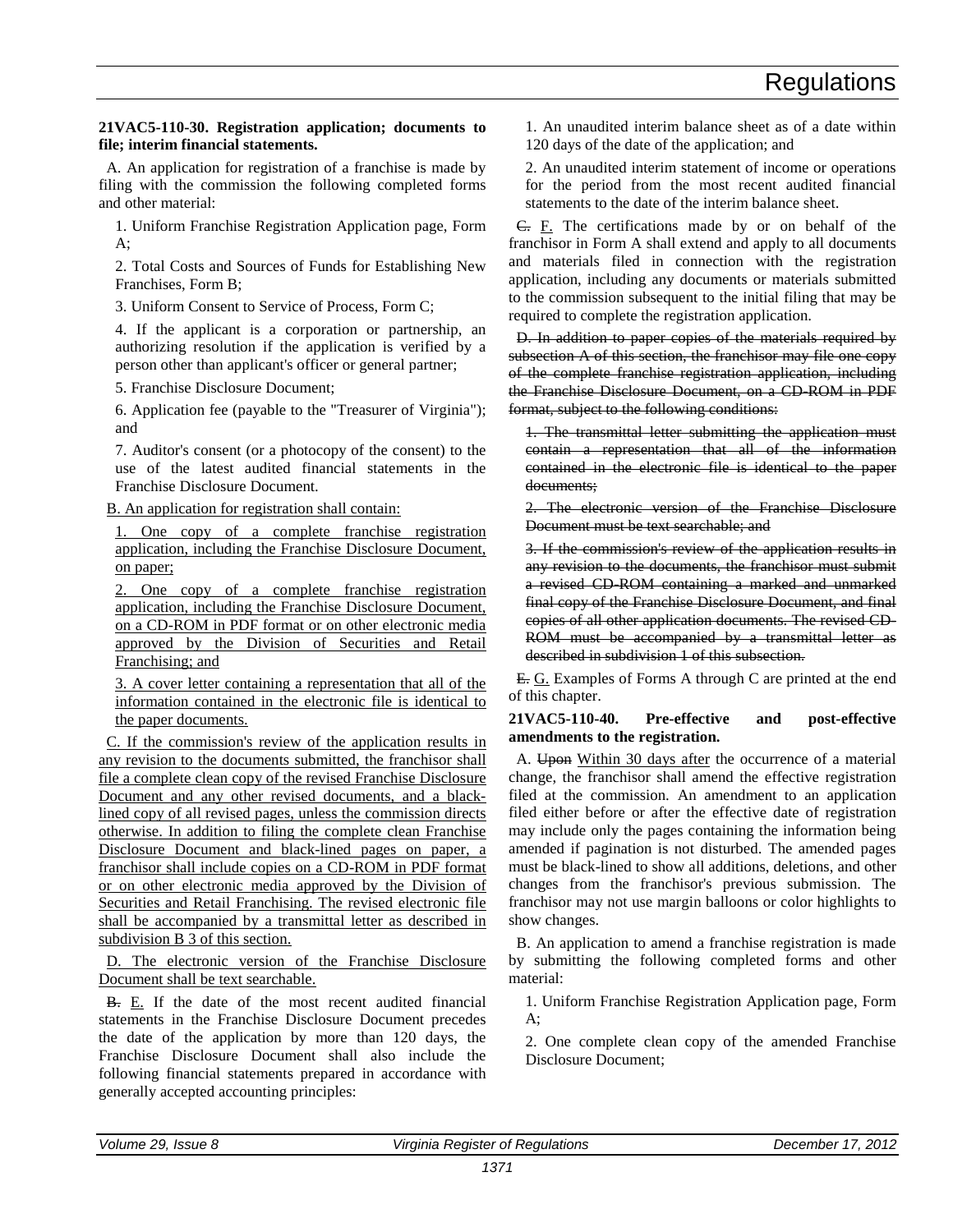3. One complete copy of the amended Franchise Disclosure Document black-lined to show all additions, deletions, and other changes; and

4. Application fee (payable to the "Treasurer of Virginia"). The fee shall accompany all post-effective amendments unless submitted in connection with an application for renewal.

C. An application to amend a registration shall contain:

1. One copy of a complete franchise amendment application, including the amended Franchise Disclosure Document, on paper;

2. One copy of a complete franchise amendment application, including the amended Franchise Disclosure Document, on a CD-ROM in PDF format or on other electronic media approved by the Division of Securities and Retail Franchising; and

3. A cover letter containing a representation that all of the information contained in the electronic file is identical to the paper documents.

D. If the commission's review of the application results in any revision to the documents submitted, the franchisor shall file a complete clean copy of the revised Franchise Disclosure Document and any other revised documents, and a blacklined copy of all revised pages, unless the commission directs otherwise. In addition to filing the complete clean Franchise Disclosure Document and black-lined pages on paper, a franchisor shall include copies on a CD-ROM in PDF format or on other electronic media approved by the Division of Securities and Retail Franchising. The revised electronic file shall be accompanied by a transmittal letter as described in subdivision C 3 of this section.

E. The electronic version of the Franchise Disclosure Document shall be text searchable.

C. F. The certifications made by or on behalf of the franchisor in Form A shall extend and apply to all documents and materials filed in connection with the amendment application, including any documents or materials submitted to the commission subsequent to the initial filing that may be required to complete the amendment application.

D. In addition to paper copies of the materials required by subsection B of this section, the franchisor may file one copy of the complete franchise amendment application, including a marked and unmarked copy of the Franchise Disclosure Document, on a CD-ROM in PDF format, subject to the following conditions:

1. The transmittal letter submitting the application must contain a representation that all of the information contained in the electronic file is identical to the paper documents;

2. The electronic version of the Franchise Disclosure Document must be text searchable; and

3. If the commission's review of the application results in any revision to the documents, the franchisor must submit a revised CD-ROM containing a marked and unmarked final copy of the Franchise Disclosure Document, and final copies of all other application documents. The revised CD-ROM must be accompanied by a transmittal letter as described in subdivision 1 of this subsection.

E. G. An example of Form A is printed at the end of this chapter.

### **21VAC5-110-50. Expiration; application to renew the registration; interim financial statements.**

A. A franchise registration expires at midnight on the annual date of the registration's effectiveness. An application to renew the franchise registration should be filed 30 days prior to the expiration date in order to prevent a lapse of registration under the Virginia statute.

B. An application for renewal of a franchise registration is made by submitting the following completed forms and other material:

1. Uniform Franchise Registration Application page, Form A;

2. Updated Franchise Disclosure Document;

3. One complete copy of the amended Franchise Disclosure Document black-lined to show all additions, deletions, and other changes, using no margin balloons or color highlights; and

4. Application fee (payable to the "Treasurer of Virginia").

C. An application for renewal of a franchise registration shall contain:

1. One copy of a complete franchise renewal application, including the updated Franchise Disclosure Document, on paper;

2. One copy of a complete franchise renewal application, including the updated Franchise Disclosure Document, on a CD-ROM in PDF format or on other electronic media approved by the Division of Securities and Retail Franchising; and

3. A cover letter containing a representation that all of the information contained in the electronic file is identical to the paper documents.

D. If the commission's review of the application results in any revision to the documents submitted, the franchisor shall file a complete clean copy of the revised Franchise Disclosure Document and any other revised documents, and a blacklined copy of all revised pages, unless the commission directs otherwise. In addition to filing the complete clean Franchise Disclosure Document and black-lined pages on paper, a franchisor shall include copies on a CD-ROM in PDF format or on other electronic media approved by the Division of Securities and Retail Franchising. The revised electronic file shall be accompanied by a transmittal letter as described in subdivision C 3 of this section.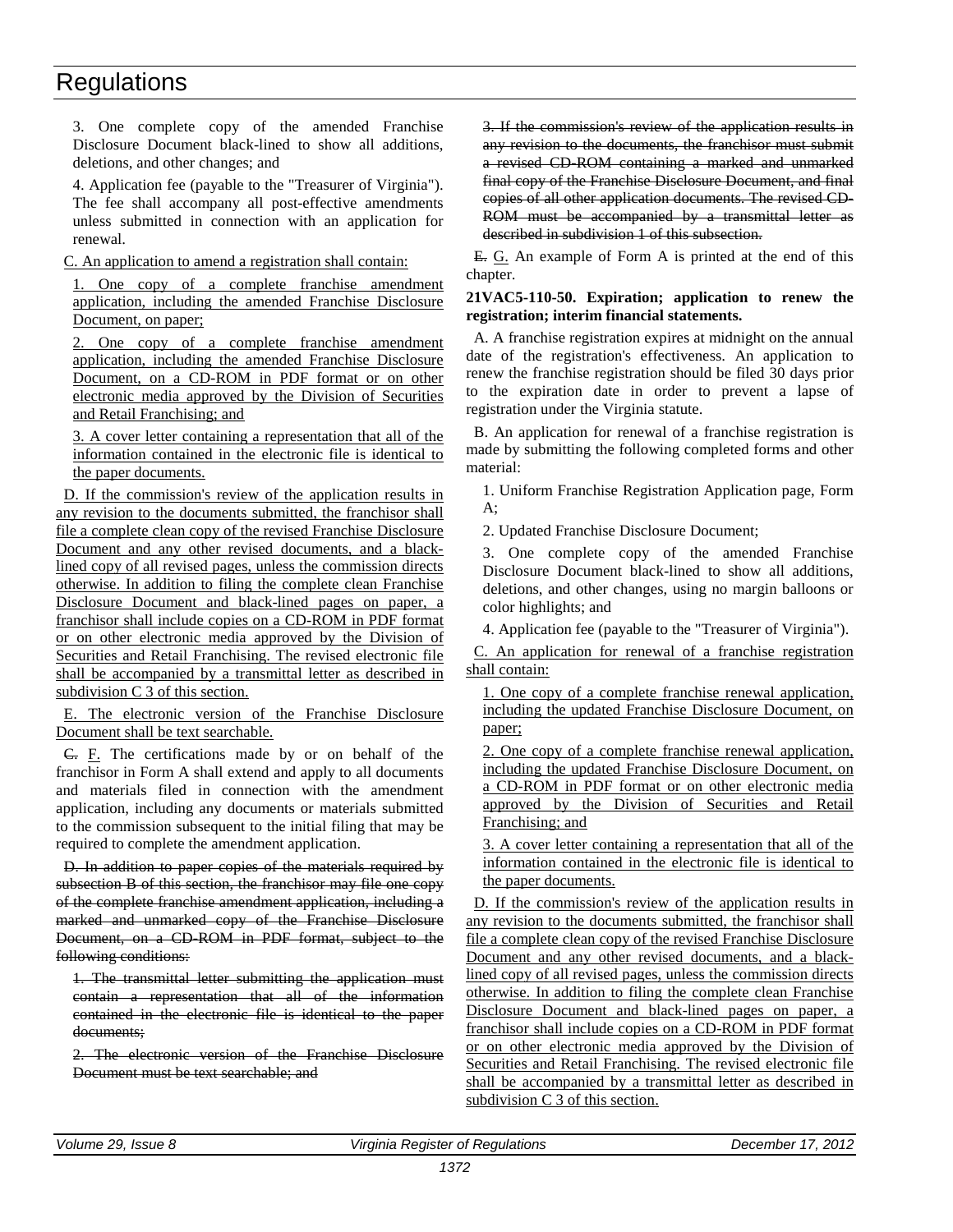E. The electronic version of the Franchise Disclosure Document shall be text searchable.

C. F. If the date of the most recent audited financial statements in the Franchise Disclosure Document precedes the date of the application by more than 120 days, the Franchise Disclosure Document shall also include the following financial statements prepared in accordance with generally accepted accounting principles:

1. An unaudited interim balance sheet as of a date within 120 days of the date of the application; and

2. An unaudited interim statement of income or operations for the period from the most recent audited financial statements to the date of the interim balance sheet.

D. G. The certifications made by or on behalf of the franchisor in Form A shall extend and apply to all documents and materials filed in connection with the renewal application, including any documents or materials submitted to the commission subsequent to the initial filing that may be required to complete the renewal application.

E. In addition to paper copies of the materials required by subsection B of this section, the franchisor may file one copy of the complete franchise renewal application, including a marked and unmarked copy of the Franchise Disclosure Document, on a CD-ROM in PDF format, subject to the following conditions:

1. The transmittal letter submitting the application must contain a representation that all of the information contained in the electronic file is identical to the paper documents;

2. The electronic version of the Franchise Disclosure Document must be text searchable; and

3. If the commission's review of the application results in any revision to the documents, the franchisor must submit a revised CD-ROM containing a marked and unmarked final copy of the Franchise Disclosure Document, and final copies of all other application documents. The revised CD-ROM must be accompanied by a transmittal letter as described in subdivision 1 of this subsection.

F. H. An example of Form A is printed at the end of this chapter.

# **21VAC5-110-75. Exemptions.**

Any offer or sale of a franchise in a transaction that meets the requirements of this section is exempt from the registration requirement of § 13.1-560 of the Act.

1. Sale or transfer by existing franchisee. The sale or transfer of a franchise by a franchisee who is not an affiliate of the franchisor for the franchisee's own account is exempt if:

a. The franchisee's entire franchise is sold or transferred and the sale or transfer is not effected by or through the franchisor.

b. The sale or transfer is not effected by or through a franchisor merely because a franchisor has a right to approve or disapprove the sale or transfer or requires payment of a reasonable transfer fee.

2. Renewal or extension of existing franchise. The offer or sale of a franchise involving a renewal or extension of an existing franchise where there is no interruption in the operation of the franchised business, and there is no material change in the franchise relationship, is exempt. For purposes of this subdivision, an interruption in the franchised business solely for the purpose of renovating or relocating that business is not a material change in the franchise relationship or an interruption in the operation of the franchised business.

3. Offers and sales to existing franchisees. The offer or sale of an additional franchise to an existing franchisee of the franchisor for the franchisee's own account is exempt if the franchise being sold is substantially the same as the franchise that the franchisee has operated for at least two years at the time of the offer or sale of the franchise, provided the prior sale to the franchisee was pursuant to a franchise offering that was registered or exempt pursuant to the requirements of the Act.

4. Seasoned franchisor.

a. The offer or sale of a franchise by a franchisor is exempt if:

(1) The franchisor has a net equity, according to its most recently audited financial statements, of not less than \$15,000,000 on a consolidated basis, or \$1,000,000 on an unaudited basis and is at least 80% owned by a corporation or entity that has a net equity, on a consolidated basis, according to its most recently audited financial statements, of not less than \$15,000,000, and the 80% owner guarantees the performance of the franchisor's obligations; and

(2) The auditor's report accompanying the audited financial statements described in subdivision  $4a(1)$  of this section does not contain an explanatory paragraph expressing doubt as to the entity's ability to continue as a going concern; and

 $(2)$  (3) The franchisor or any 80% owner of the franchisor or the franchisor's predecessor, or any combination thereof, has had at least 25 franchisees conducting the same franchise business to be offered or sold for the entire five-year period immediately preceding the offer or sale;

b. The exemption set forth in subdivision 4 of this section may be claimed only if the franchisor:

(1) Files a Form H Notice of Claim of Exemption and other material as set forth in subdivision 7 of this section no later than 10 business days before the offer or sale of any franchise; and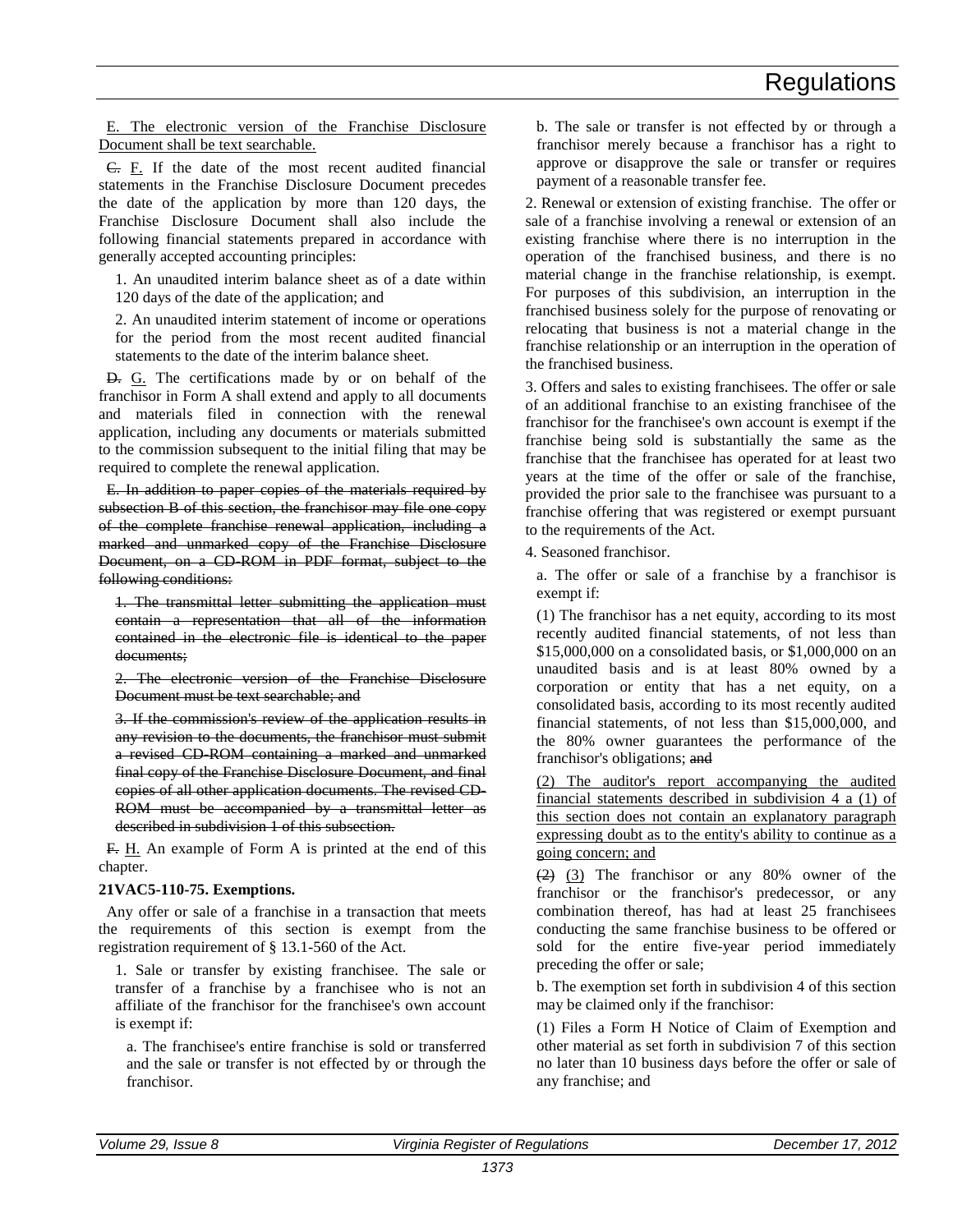(2) Submits financial statements demonstrating compliance with the conditions set forth in subdivision 4 a (1) of this section.

c. An initial exemption filing and any renewal filing shall expire after a period of one year. The franchisor shall file for a renewal by making an exemption filing if it intends to offer or sell franchises for any additional period annually, at least 10 business days before the expiration of the previously filed Notice of Claim of Exemption.

5. Institutional franchisee.

a. The offer or sale of a franchise to a bank, savings bank, savings and loan association, trust company, insurance company, investment company, or other financial institution, or to a broker-dealer is exempt when the:

(1) Purchaser is acting for itself or in a fiduciary capacity; and

(2) Franchise is not being purchased for the purpose of resale to an individual not exempt under this regulation.

b. The exemption set forth in subdivision 5 a of this section may be claimed only if the franchisor files an initial filing Form H, Notice of Claim of Exemption, and other material as set forth in subdivision 7 a of this section, at least 10 business days before each offer or sale of each franchise.

6. Disclosure requirements.

a. If a franchisor relies upon any of the exemptions set forth in subdivision 3, 4 or 5 of this section, the franchisor shall provide a disclosure document complying with 21VAC5-110-55 and 21VAC5-110-95 together with all proposed agreements relating to the sale of the franchise to a prospective franchisee 14 calendar days before the signing of the agreement or the payment of any consideration.

b. Franchisors filing a claim of exemption under subdivisions 4 or 5 of this section shall include a selfaddressed stamped envelope by which the commission may return to the franchisor a confirmation of receipt of the filing and the exemption file number assigned. Correspondence shall refer to the assigned file number in all subsequent related filings and correspondence with the commission.

7. Filing requirements for exemptions set forth in subdivisions 4 and 5 of this section.

a. Initial exemption filing.

(1) The initial exemption period shall expire after a period of one year.

(2) Franchisor files an application for exemption of a franchise by filing with the commission no later than 10 business days before the offer or sale of any franchise, the following completed forms and other material:

(a) Notice of Claim of Exemption, Form H;

(b) Uniform Consent to Service of Process, Form C;

(c) If the applicant is a corporation or partnership, an authorizing resolution is required if the application is verified by a person other than applicant's officer or general partner;

(d) Franchise Disclosure Document;

(e) Files an undertaking by which it agrees to supply any additional information the commission may reasonably request; and

(f) Application fee of \$500 (payable to the Treasurer of Virginia).

b. Amendment to exemption filing.

(1) Upon the occurrence of a material change, the franchisor shall amend the effective exemption filed at the commission.

(2) An application to amend a franchise exemption is made by submitting the following completed forms and other material:

(a) Notice of Claim of Exemption, Form H;

(b) One clean copy of the amended Franchise Disclosure Document; and

(c) Application fee of \$100 (payable to the Treasurer of Virginia).

c. Renewal exemption filing.

(1) A franchise exemption expires at midnight on the annual exemption effective date. An application to renew the franchise exemption shall be filed 10 days prior to the expiration date in order to prevent a lapse of exemption under the Act.

(2) An application for renewal of a franchise exemption is made by submitting the following completed forms and other material:

(a) Notice of Claim of Exemption, Form H;

(b) One clean copy of the Franchise Disclosure Document; and

(c) Application fee of \$250 (payable to the Treasurer of Virginia).

# **21VAC5-110-80. General requirements for preparation of disclosure documents; record retention; master franchises; electronic disclosure.**

A. Disclosure instructions.

1. Disclose all required information clearly, legibly, and concisely in a single document using plain English.

2. The disclosure for each FDD item shall be separately titled and in the required order. Do not repeat the question in the FDD. Respond to each question fully. If the disclosure is not applicable, respond in the negative, but if an answer is required "if applicable," respond only if the requested information applies. Do not qualify a response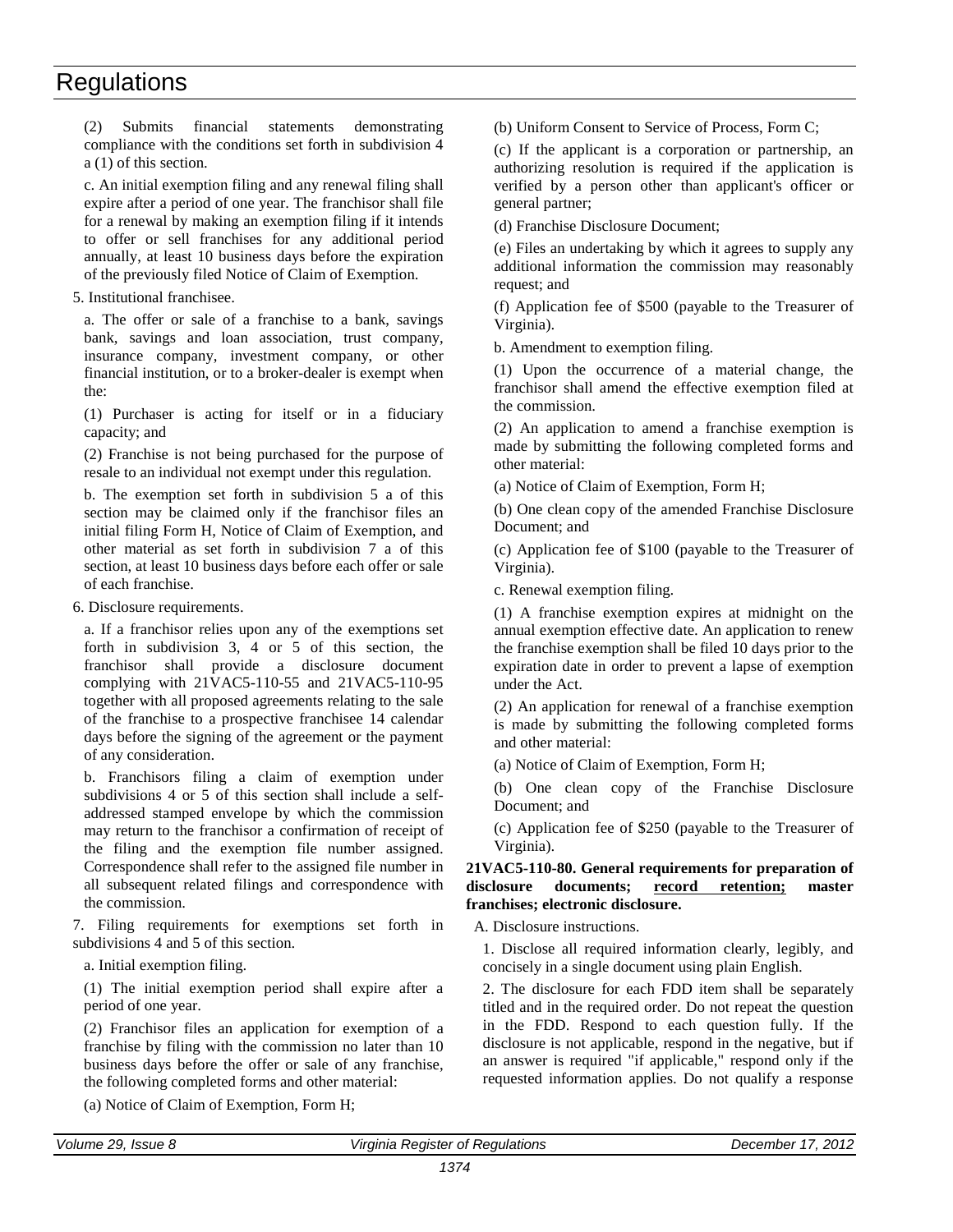with a reference to another document unless permitted by the instructions to that Item.

3. For each Item in the FDD, type the requirement's Arabic number and item title. Exhibits should be identified by a letter of the alphabet.

4. The disclosure must be in a form that permits each prospective franchisee to store, download, print, or otherwise maintain the disclosure document for future reference.

5. Separate documents (for example, a confidential operations manual) must not make representations or impose terms that contradict or are materially different from the disclosure in the FDD.

6. Use 8-1/2 by 11 inch paper for the FDD and other forms. All documents and disclosures must be readable, using not less than 11-point type.

7. Franchisors may prepare multistate disclosure documents by including nonpreempted, state-specific information in the text of the FDD or in a Virginia Addendum attached to the FDD. The Virginia Addendum may be included in an exhibit to the FDD. Any amendments to the franchise agreement may be included in the Virginia Addendum or in a separate exhibit immediately following the franchise agreement.

8. The two copies of the Item 23 receipt pages should be the last two pages of the FDD and should be attached after all exhibits.

9. Before furnishing a FDD, the franchisor must advise the prospective franchisee of the formats in which the FDD is made available, any prerequisites for obtaining the FDD in a particular format, and any conditions necessary for reviewing the FDD in a particular format.

10. Grossly deficient applications may be rejected summarily by the commission as incomplete for filing.

B. Retention of records.

1. Franchisors shall retain, and make available to the commission upon request, a sample copy of each materially different version of their disclosure documents for a period of three years after the close of the fiscal year in which the disclosure document was last provided to a franchisee or prospective franchisee.

2. For each completed franchise sale, franchisors shall retain a copy of the signed receipt for at least three years.

B. C. Master franchises.

1. When the applicant is a master franchisor seeking to sell master franchises (subfranchises), references in these regulations to "franchisee" include the master franchisee (subfranchisor).

2. The offer of master franchises (subfranchises) is an offer separate from the offer of franchises and usually requires a separate registration or exemption. A single application may register the sale of a single unit and multiunit franchises if the FDD is not confusing.

3. In an offering by a master franchisee (subfranchisor), "franchisor" means both the master franchisor and master franchisee.

4. Master franchisees (subfranchisors) must disclose the required information about the master franchisor, and to the extent applicable, the same information concerning the master franchisee.

C. D. Electronic disclosure.

1. A franchisor may deliver a franchise disclosure document over the Internet or by other electronic means, or in machine-readable media, provided:

a. The disclosure document is delivered as a single, integrated document or file;

b. The disclosure document has no extraneous content beyond what is required or permitted by law or regulation, but which may include customary devices for manipulating electronic documents in machine-readable form and tools or access to tools that may be necessary or convenient to enable the recipient to receive and view the disclosure document;

c. The disclosure document has no links to or from external documents or content;

d. The disclosure document is delivered in a form that intrinsically enables the recipient to store, retrieve, and print the disclosure document;

e. The disclosure document conforms as to its content and format to the requirements of applicable law or regulation;

f. The franchisor can prove that it delivered the disclosure document electronically in compliance with this subsection, and that it did so at or before the time required by applicable law or regulation; and

g. The franchisor keeps records of its electronic delivery of disclosure documents and makes those records available on demand by the commission.

2. For the sole purpose of enhancing the prospective franchisee's ability to maneuver through an electronic version of a disclosure document, the franchisor may include scroll bars, internal links, and search features. All other features such as audio, video, animation, pop-up screens or links to external information are prohibited.

3. "Delivery" requires that the disclosure document be conveyed to and received by the prospective franchisee, or that the storage media in which the disclosure is stored be physically delivered to the prospective franchisee in accordance with subdivision 1 a of this subsection.

4. This subsection does not change or waive any other requirement of law or regulation concerning registration or presale disclosure of franchise offerings.

D. E. Other requirements.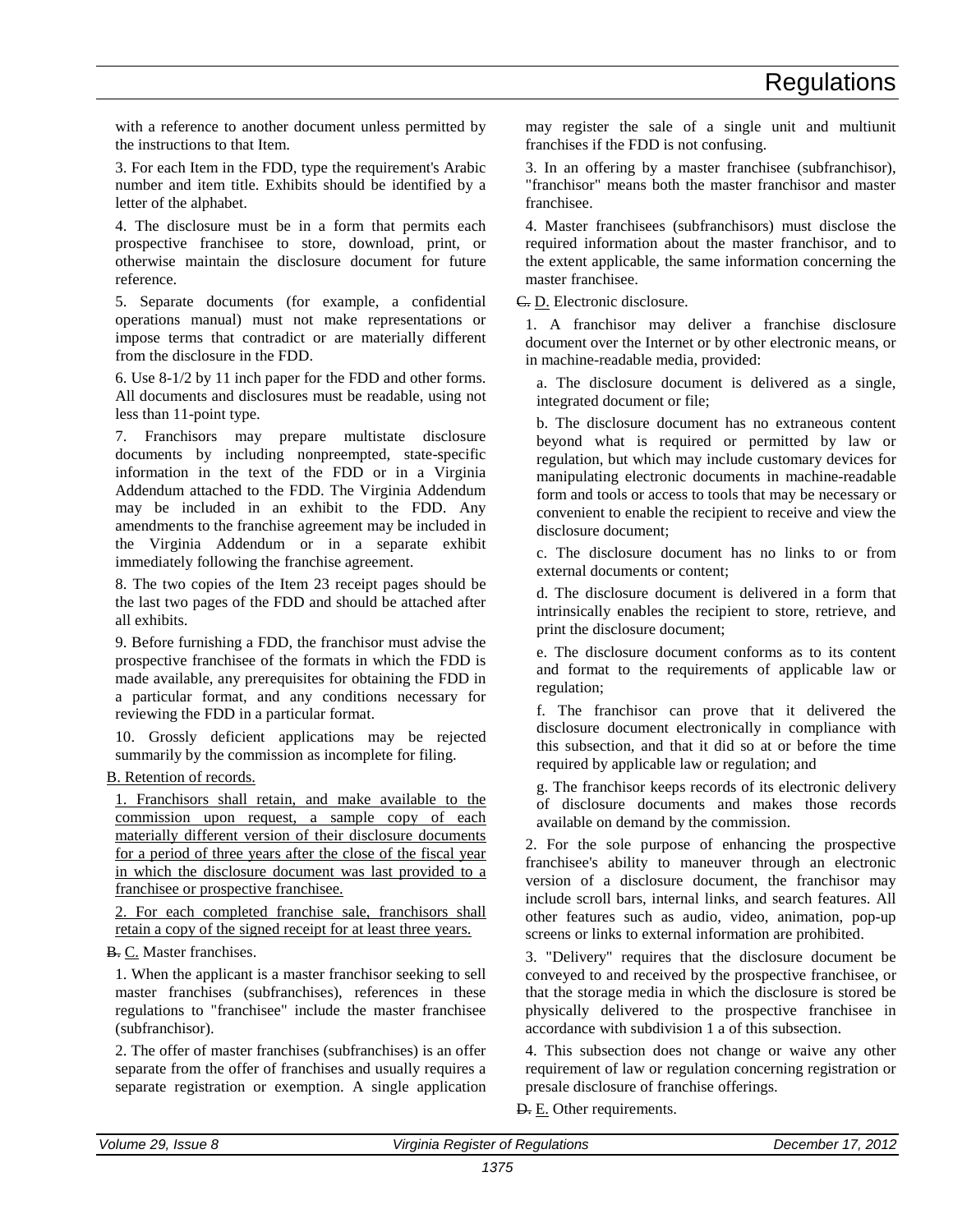1. If the franchise agreement requires a franchisee to sign a release or waiver as a condition of consenting to some future action, such as a transfer or assignment of the franchise, include a sample copy of the document the franchisee will be asked to sign. This requirement does not apply to negotiated releases or waivers that a franchisee may sign to resolve a dispute with the franchisor.

2. The commission may modify or waive the provisions of this chapter or may require additional documentation or information.

NOTICE: The following forms used in administering the regulation have been filed by the agency. The forms are not being published; however, online users of this issue of the Virginia Register of Regulations may click on the name of a form with a hyperlink to access it. The forms are also available from the agency contact or may be viewed at the Office of the Registrar of Regulations, General Assembly Building, 2nd Floor, Richmond, Virginia 23219.

# FORMS (21VAC5-110)

FORM A, Uniform Franchise Registration Application (eff.  $7/1/95$ ; (rev. 7/08).

FORM B, Franchisor's Costs and Sources of Funds (eff.  $7/1/95$ ; (rev.  $7/08$ ).

FORM C, Uniform Consent to Service of Process (rev. 7/08).

FORM E, Affidavit of Compliance -- Franchise Amendment/Renewal (rev. 7/08).

# FORM F, Guarantee of Performance (rev. 7/08).

FORM [F, Guarantee of Performance \(rev. 3/13\).](http://leg5.state.va.us/reg_agent/frmView.aspx?Viewid=ee17d003077~2&typ=40&actno=003077&mime=application/pdf)

FORM G, Franchisor's Surety Bond (rev. 7/99).

FORM H, Notice of Claim of Exemption (eff. 7/07; (rev. 7/08).

# FORM K, Escrow Agreement (eff. 7/07).

VA.R. Doc. No. R13-3077; Filed November 16, 2012, 3:43 p.m.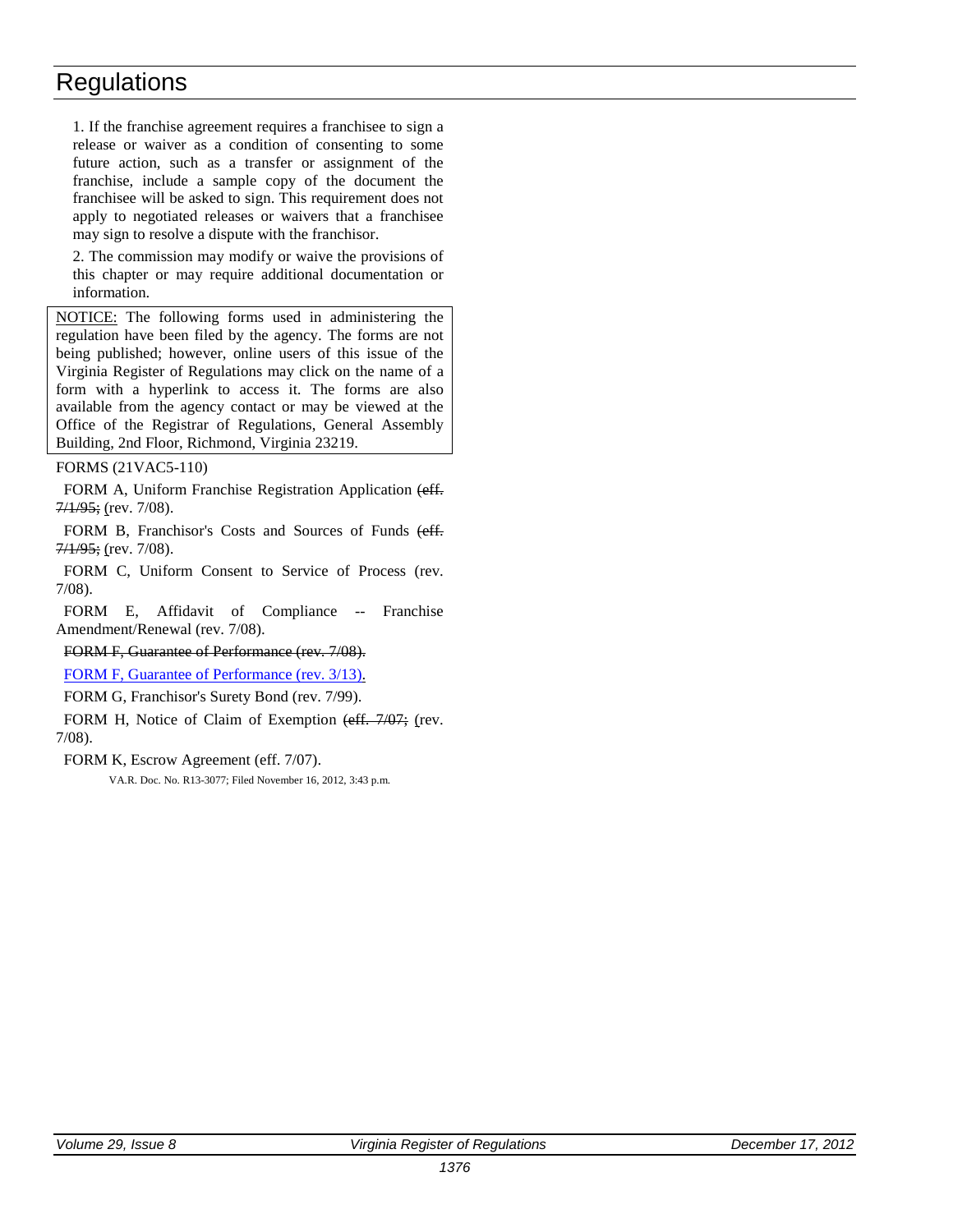# **GOVERNOR**

### <span id="page-24-0"></span>EXECUTIVE ORDER NUMBER 55 (2012)

# **Supporting Virginians with Disabilities in the Commonwealth's Workforce Importance of Employment for Virginians with Disabilities**

# Importance of the Issue

The last United States Census concluded that out of 3.6 million Virginia residents who were employed, 154,985 Virginians with disabilities were included in that total. These numbers indicate an under representation of people with disabilities among the gainfully employed. The Commonwealth of Virginia should work to provide a Commonwealth of Opportunity for all Virginians; therefore it is appropriate to initiate steps in order to expand employment opportunities for its citizens who are disabled.

# Directives for the Employment of Virginians with Disabilities

By virtue of the authority vested in me as Governor by Article V of the Constitution of Virginia and under the laws of the Commonwealth, including, but not limited to, Section 2.2-103 of the Code of Virginia, and in conjunction with Section 51.5-1 of the Code of Virginia which states that it is the policy of the Commonwealth to encourage and enable persons with disabilities, including our wounded soldiers, to participate fully and equally in the social and economic life of the Commonwealth and to engage in remunerative employment, with the goal of enhancing the employment opportunities for Virginians with disabilities.

I hereby call upon the Department for Aging and Rehabilitative Services and the Department for the Blind and Vision Impaired to increase coordination in the provision of information and support to both public and private sector employers particularly in efforts to use assistive technology to support individuals with disabilities in the Commonwealth's workforce.

I hereby call upon relevant agencies to work together in order to better promote the value and benefit of employing individuals with disabilities.

I hereby call upon the Departments of Education, Medical Assistance Services, and Behavioral Health and Developmental Services to review all of their programs to assure that vocational opportunities are supported in addition to non-vocational programs.

I hereby call upon all state agencies to work with the Department for Aging and Rehabilitative Services and the Department for the Blind and Vision Impaired vocational rehabilitation programs to provide a range of career building opportunities for these clients to include, but not be limited to: internships, mentoring opportunities, unpaid work experiences, and situational assessments.

I hereby call upon the Department for Behavioral Health and Developmental Services to build on the findings of the annual Employment First Summits promoting Employment First Initiatives which will lead to increased employment opportunities for individuals with disabilities, resulting in immeasurable benefits for individuals, families, employers, and communities across the Commonwealth.

I hereby call upon all state agencies to collaborate with the Virginia Values Veterans Initiative of the Department of Veterans Services in developing and supporting additional employers committed to hiring veterans with disabilities. Veteran specific resources, such as the Virginia Wounded Warrior Program and the DVS Jobs Board, should be utilized to the fullest extent possible.

I hereby call upon the Department of Human Resource Management to publicly disseminate on a periodic basis the guidelines for hiring veterans with a service-connected disability rating. This information should also be displayed on the Department of Human Resource Management website and listing of state job openings.

Within 120 days of the signing of this order, I call upon the Virginia Workforce Council to work in conjunction with the Virginia Employment Commission and with the Workforce Development Services Division of the Virginia Community College system in order to convene a workgroup to identify and develop strategies for expanding the employment of individuals with disabilities in the private sector in the Commonwealth. The workgroup should include representatives of the Departments for Aging and Rehabilitative Services, Blind and Vision Impaired, Veterans Services, and Behavioral Health and Developmental Services, and other experts in the employment of persons with disabilities along with decision makers from large, small and mid-sized businesses from throughout the Commonwealth.

# Effective Date of the Executive Order

This Executive Order shall be effective November 16, 2012, and shall remain in force and effect unless amended or rescinded by further executive order.

Given under my hand and under the seal of the Commonwealth of Virginia this 16th day of November, 2012.

/s/ Robert F. McDonnell Governor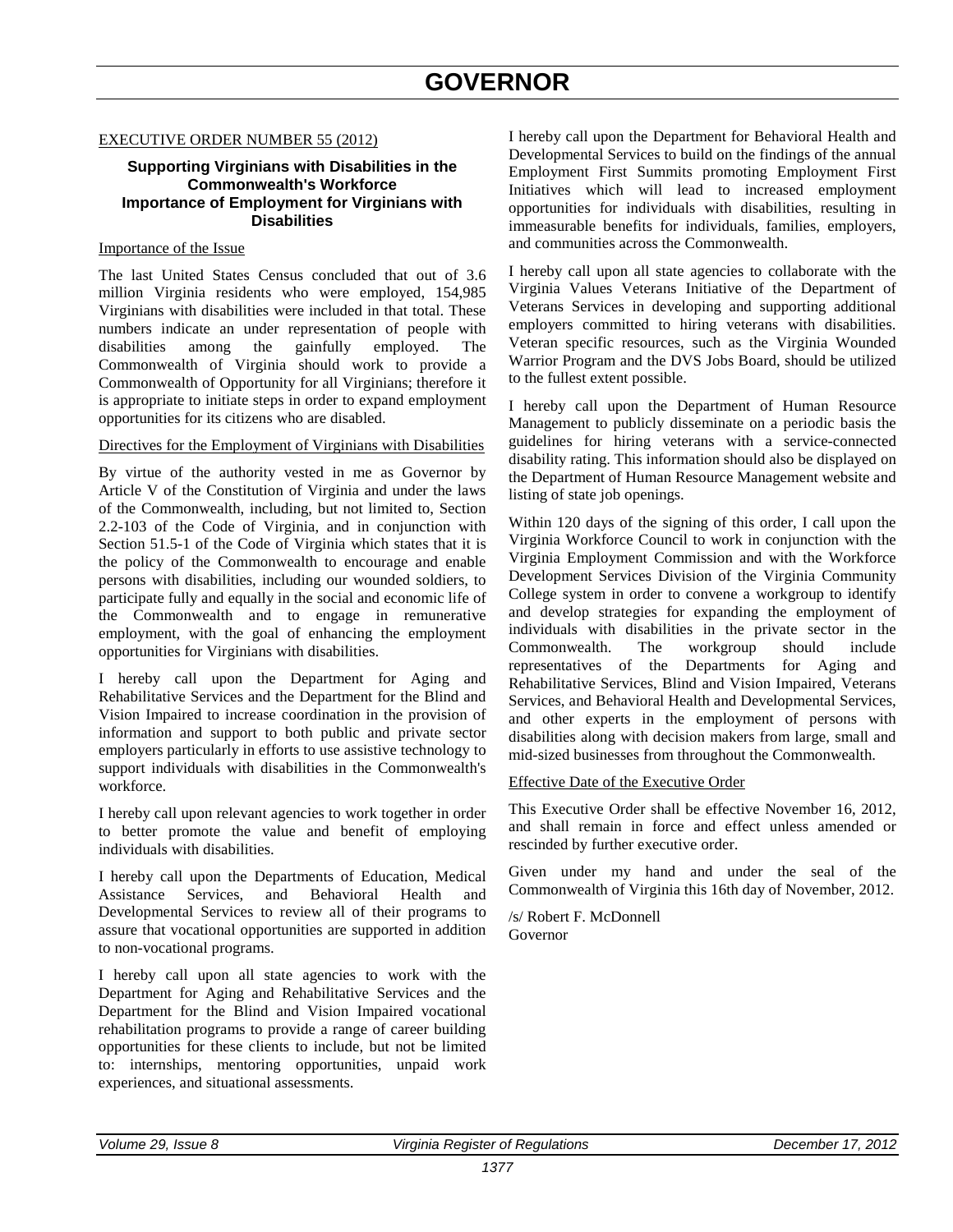# **APPRENTICESHIP COUNCIL**

# <span id="page-25-0"></span>**Small Business Impact Review - Report of Findings**

Pursuant to § 2.2-4007.1 of the Code of Virginia, the Apprenticeship Council conducted a small business impact review of **16VAC20-11, Public Participation Guidelines,** and determined that this regulation should be retained in its current form. The Apprenticeship Council is publishing its report of findings dated November 20, 2012, to support this decision in accordance with § 2.2-4007.1 G of the Code of Virginia.

There is a continued need for this regulation because it is required by state law. The regulation is not overly complex and does not overlap, duplicate, or conflict with federal or state law or regulation. This regulation has not undergone a prior periodic review because it first became effective in December 2008. Since that time, there have not been any significant changes in technology, economic conditions, or other factors in the area affected by the regulation. The agency received no comments during the public comment period for the periodic review. The Department of Labor and Industry has determined that, consistent with the stated objectives of applicable law, this regulation does not have an adverse economic impact on small businesses, and recommended that the regulation should be retained with no changes. The council approved the agency's recommendation.

Contact Information: Reba O'Connor, Department of Labor and Industry, Main Street Centre, 600 East Main Street, Suite 207, Richmond, VA 23219, telephone (804) 371-2631, FAX (804) 786-8418, or email reba.oconnor@doli.virginia.gov.

# **BOARD OF CORRECTIONS**

# **Small Business Impact Review - Report of Findings**

Pursuant to § 2.2-4007.1 of the Code of Virginia, the Board of Corrections has conducted a small business impact review of **6VAC15-11, Public Participation Guidelines,** and determined that this regulation should be retained in its current form. The Board of Corrections is publishing its report of findings dated November 26, 2012, to support this decision in accordance with § 2.2-4007.1 G of the Code of Virginia.

The substance of this regulation will not have a direct impact on small businesses. This regulation ensures that interested entities have the opportunity to review and comment on regulations being considered by the Virginia Board of Corrections.

Contact Information: James G. Bruce, Jr., Regulatory Coordinator, Department of Corrections, 6900 Atmore Drive, Richmond, VA 23225, telephone (804) 674-3303, FAX (804) 674-3017, or email james.bruce@vadoc.virginia.gov.

# **Small Business Impact Review - Report of Findings**

Pursuant to § 2.2-4007.1 of the Code of Virginia, the Board of Corrections has conducted a small business impact review of **6VAC15-70, Standards for Community Residential Programs,** and determined that this regulation should be retained in its current form. The Board of Corrections is publishing its report of findings dated November 26, 2012, to support this decision in accordance with § 2.2-4007.1 G of the Code of Virginia.

The substance of this regulation will have a direct impact only on small businesses operating community residential programs. These regulations are necessary to protect public safety and provide safe conditions for offenders housed in these facilities.

Contact Information: James G. Bruce, Jr., Regulatory Coordinator, Department of Corrections, 6900 Atmore Drive, Richmond, VA 23225, telephone (804) 674-3303, FAX (804) 674-3017, or email james.bruce@vadoc.virginia.gov.

# **CRIMINAL JUSTICE SERVICES BOARD**

### **Small Business Impact Review - Report of Findings**

Pursuant to § 2.2-4007.1 of the Code of Virginia, the Criminal Justice Services Board conducted a small business impact review of **6VAC20-180, Crime Prevention Specialists,** and determined that this regulation should be retained in its current form. The Criminal Justice Services Board is publishing its report of findings dated July 26, 2012, to support this decision in accordance with § 2.2-4007.1 G of the Code of Virginia.

The continued need for this regulation is to ensure compliance of the certification of crime prevention specialists, as required in § 9.1-161 of the Code of Virginia. The comment(s) received would cause concern for constituents, as we do not feel we can mandate anyone carrying out crime prevention tasks be certified as a specialist. Also, there are times when we do not know which specialists have changed employers until they are notified that they are due for recertification.

This regulation was written as simply as possible. This regulation does not overlap, duplicate, or conflict with federal or state law. This regulation was last reviewed in 2005. There have been no changes in technology, economic conditions, or other factors that would necessitate an amendment or repeal of this regulation.

The agency has determined that this regulation does not need to be amended or repealed, consistent with the stated objectives of applicable law, to minimize the economic impact of regulations on small businesses.

Contact Information: Lisa McGee, Department of Criminal Justice Services, 1100 Bank Street, 12th Floor, Richmond,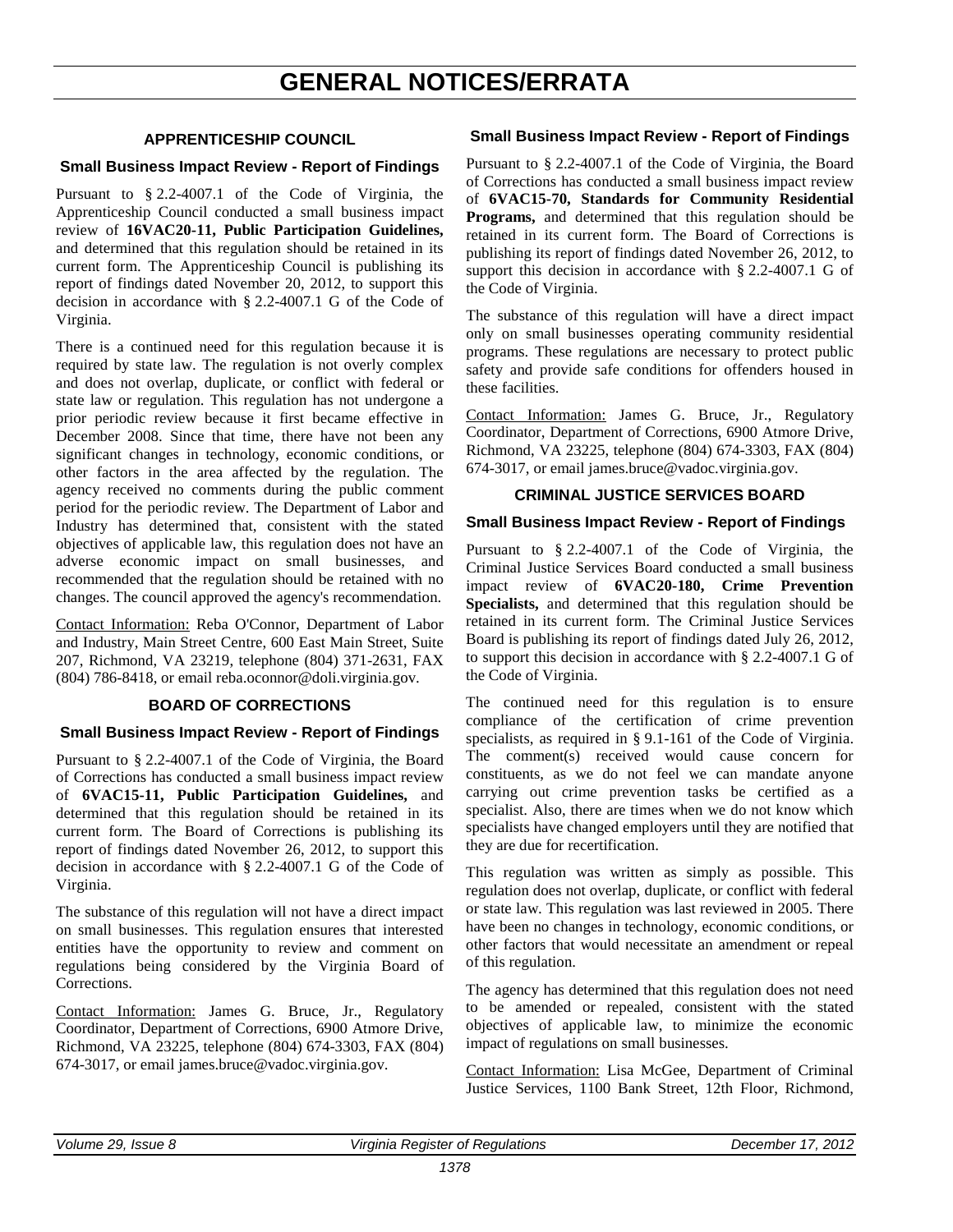VA 23219, telephone (804) 371-2419, FAX (804) 786-6040, or email lisa.mcgee@dcjs.virginia.gov.

# **STATE BOARD OF HEALTH**

# **Small Business Impact Review - Report of Findings**

Pursuant to § 2.2-4007.1 of the Code of Virginia, the State Board of Health conducted a small business impact review of **12VAC5-542, Rules and Regulations Governing the Virginia Nurse Practitioner/Nurse Midwife Scholarship Program,** and determined that this regulation should be retained in its current form. The State Board of Health is publishing its report of findings dated April 12, 2012, to support this decision in accordance with § 2.2-4007.1 G of the Code of Virginia.

This regulation is necessary in order to increase access to quality primary care for Virginia residents in medically underserved areas. Public comments were not received regarding this regulation. The regulation is very straight forward and does not overlap or duplicate other regulations. This regulation was last evaluated in 2009. This regulation is not burdensome to small businesses, and, in fact, may be of benefit to the establishment of clinical practices (many of which are small businesses) in Virginia.

Contact Information: Joe Hilbert, Director of Governmental and Regulatory Affairs, Department of Health, 109 Governor Street, Richmond, VA 23219, telephone (804) 864-7006, or email joe.hilbert@vdh.virginia.gov.

# **BOARD OF HOUSING AND COMMUNITY DEVELOPMENT**

# **Small Business Impact Review - Report of Findings**

Pursuant to § 2.2-4007.1 of the Code of Virginia, the Board of Housing and Community Development conducted a small business impact review of **13VAC5-200, Solar Energy Criteria for Tax Exemption***,* and determined that this regulation should be retained in its current form. The Board of Housing and Community Development is publishing its report of findings dated September 30, 2012, to support this decision in accordance with § 2.2-4007.1 G of the Code of Virginia.

The board has determined that there is a need to continue the current regulation and that the regulation can provide a benefit to small business. The provisions of the regulation are not complex and are written to assist in having solar energy equipment certified for tax credits. The board has received no complaint about the regulation and no public comment was received during the periodic review comment period. There is no overlap, duplication, or conflict with any other law. Statute provides that localities may allow solar energy equipment, facilities, and devices to be exempt from taxation. The regulations adopted by the Board of Housing and Community Development provides the needed definitions and clarity to have equipment and facilities certified as solar equipment to receive the tax exemption.

Contact Information: Steve Calhoun, Policy Officer, Department of Housing and Community Development, Main Street Centre, 600 East Main Street, Suite 300, Richmond, VA 23219, telephone (804) 371-7015, FAX (804) 371-7090, or email steve.calhoun@dhcd.virginia.gov.

# **DEPARTMENT OF LABOR AND INDUSTRY**

# **Small Business Impact Review - Report of Findings**

Pursuant to § 2.2-4007.1 of the Code of Virginia, the Department of Labor and Industry conducted a small business impact review of **16VAC15-11, Public Participation Guidelines,** and determined that this regulation should be retained in its current form. The Department of Labor and Industry is publishing its report of findings dated November 20, 2012, to support this decision in accordance with § 2.2- 4007.1 G of the Code of Virginia.

There is a continued need for this regulation because it is required by state law. The regulation is not overly complex and does not overlap, duplicate, or conflict with federal or state law or regulation. This regulation has not undergone a prior periodic review because it first became effective in December 2008. Since that time, there have not been any significant changes in technology, economic conditions, or other factors in the area affected by the regulation. The agency received no comments during the public comment period for the periodic review. The department has determined that, consistent with the stated objectives of applicable law, this regulation does not have an adverse economic impact on small businesses, and that the regulation should be retained with no changes.

Contact Information: Reba O'Connor, Department of Labor and Industry, Main Street Centre, 600 East Main Street, Suite 207, Richmond, VA 23219, telephone (804) 371-2631, FAX (804) 786-8418, or email reba.oconnor@doli.virginia.gov.

# **BOARD OF LONG-TERM CARE ADMINISTRATORS**

# **Notice of Periodic Review**

Pursuant to Executive Order 14 (2010) and §§ 2.2-4007.1 and 2.2-4017 of the Code of Virginia, the Board of Long Term Care is conducting a periodic review of 18VAC95-30, Regulations Governing the Practice of Assisted Living Facility Administrators.

The review is part of the Governor's Regulatory Reform Project with the goal of:

a. Repealing regulations that are unnecessary or no longer in use;

b. Reducing unnecessary regulatory burdens on individuals, businesses, and other regulated groups; and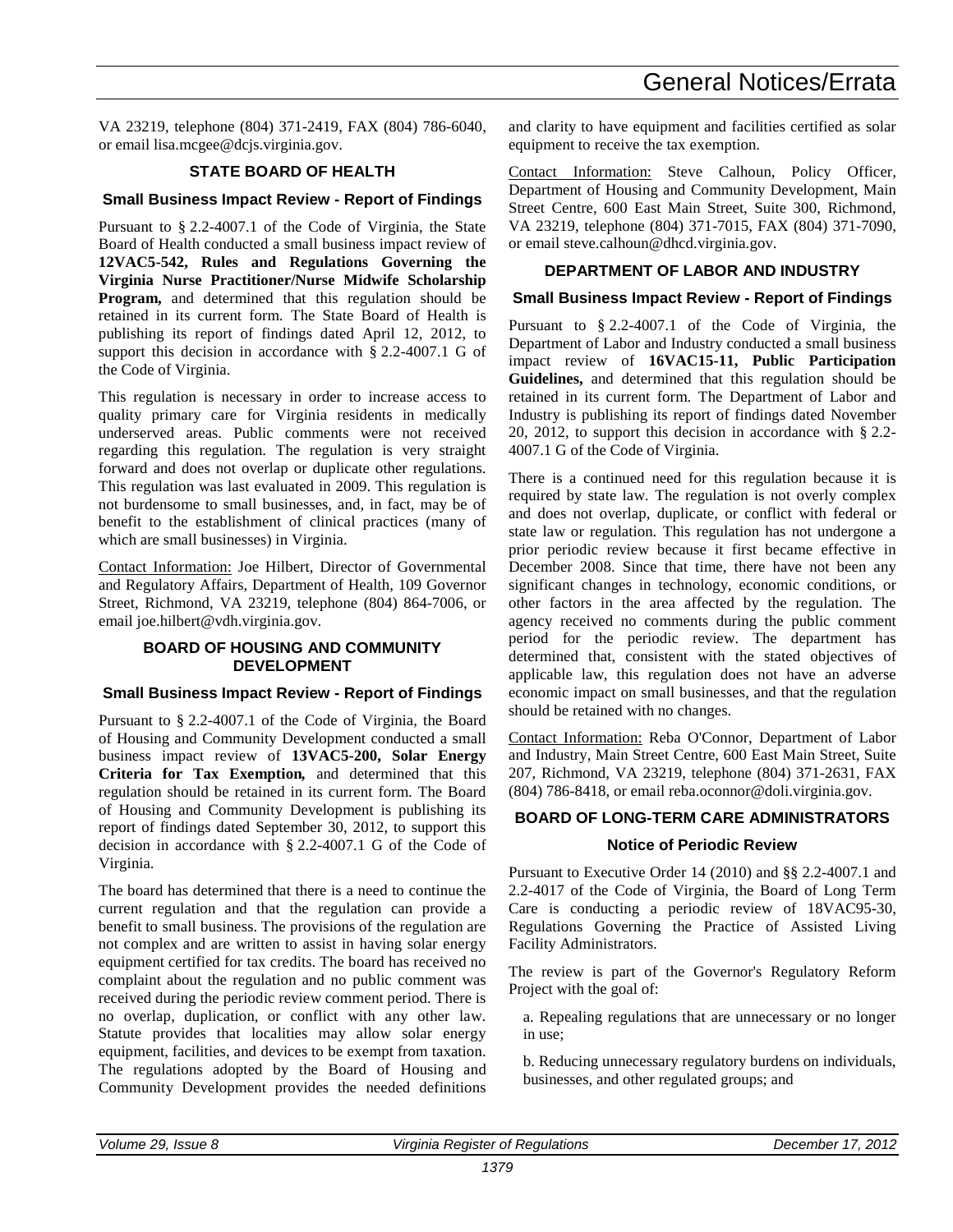# General Notices/Errata

c. Identifying statutes that require unnecessary or overly burdensome regulations.

Further, the board is seeking comment on whether this regulation should be terminated, amended, or retained in its current form. Public comment is sought on the review of any issue relating to this regulation, including whether the regulation (i) is necessary for the protection of public health, safety, and welfare or for the economical performance of important governmental functions; (ii) minimizes the economic impact on small businesses in a manner consistent with the stated objectives of applicable law; and (iii) is clearly written and easily understandable.

The comment period begins December 17, 2012, and ends on January 16, 2013.

Comments may be submitted online to the Virginia Regulatory Town Hall at [http://www.townhall.virginia.gov/L/Forums.cfm.](http://www.townhall.virginia.gov/L/Forums.cfm)

Comments may also be sent to Elaine J. Yeatts, Agency Regulatory Coordinator, Department of Health Professions, 9960 Mayland Drive, Suite 300, Henrico, VA 23233, FAX [\(804\) 527-4434,](tel:%28804%29%20527-4434) or email [elaine.yeatts@dhp.virginia.gov.](mailto:elaine.yeatts@dhp.virginia.gov)

Following the close of the public comment period, a report of the periodic review will be posted on the Town Hall and published in the Virginia Register of Regulations.

# **STATE LOTTERY DEPARTMENT**

# **Director's Orders**

The following Director's Orders of the State Lottery Department were filed with the Virginia Registrar of Regulations on November 20, 2012. The orders may be viewed at the State Lottery Department, 900 East Main Street, Richmond, VA, or at the office of the Registrar of Regulations, 910 Capitol Street, 2nd Floor, Richmond, VA.

### Director's Order Number Ninety-Nine (12)

Virginia Lottery's "New Year Bonus" Final Requirements for Promotion Operation (effective nunc pro tunc to October 30, 2012)

# Director's Order Number One Hundred One (12)

Virginia Lottery's "HASBROTM Holiday Arcade" Official Sweepstakes Requirements (effective November 16, 2012)

Director's Order Number One Hundred Twelve (12)

Virginia's On-Line Game "Virginia's New Year Millionaire Raffle" Final Rules for Game Operation (effective nunc pro tunc to October 30, 2012)

# Director's Order Number One Hundred Fourteen (12)

Holiday Ticket Dispenser Virginia Lottery Retailer Incentive Program Requirements (effective October 22, 2012)

Director's Order Number One Hundred Fifteen (12)

Virginia's Instant Game Lottery 1374 "Millionaire Mania" Final Rules for Game Operation (effective November 14, 2012)

Director's Order Number One Hundred Nineteen (12)

Virginia's Instant Game Lottery 1419 "Blackjack" Final Rules for Game Operation (effective November 16, 2012)

Director's Order Number One Hundred Twenty (12)

Virginia's Instant Game Lottery 1382 "Electric 7'S" Final Rules for Game Operation (effective November 16, 2012)

Director's Order Number One Hundred Twenty-Two (12)

Virginia's Instant Game Lottery 1398 "Jeep®" Final Rules for Game Operation (effective November 16, 2012)

Director's Order Number One Hundred Thirty-Four (12)

Virginia's Instant Game Lottery 1392 "Cash Whirlwind" Final Rules for Game Operation (effective November 16, 2012)

**\* \* \* \* \* \*** 

The following Director's Orders of the State Lottery Department were filed with the Virginia Registrar of Regulations on November 20, 2012.

# Director's Order Number One Hundred Thirteen (12)

Certain Virginia Instant Game Lotteries; End of Games.

In accordance with the authority granted by §§ 2.2-4002 B 15 and 58.1-4006 A of the Code of Virginia, I hereby give notice that the following Virginia Lottery instant games will officially end at midnight on October 26, 2012.

| Game 1090 | Stacks of Cash (TOP)       |
|-----------|----------------------------|
| Game 1105 | Platinum Payout            |
| Game 1254 | Slots of Fun               |
| Game 1259 | Summer Bucks               |
| Game 1261 | <b>Black Pearl Doubler</b> |
| Game 1268 | Big Money                  |
| Game 1271 | Serious Folding Money      |
| Game 1274 | Lucky Cherries Doubler     |
| Game 1275 | Lady Bucks                 |
| Game 1307 | Red Hot 5's Doubler (TOP)  |
| Game 1310 | Golden 7 (TOP)             |
| Game 1311 | $9's$ In a Line (TOP)      |
| Game 1321 | Virginia Lottery Black     |
| Game 1323 | 10 X the Money             |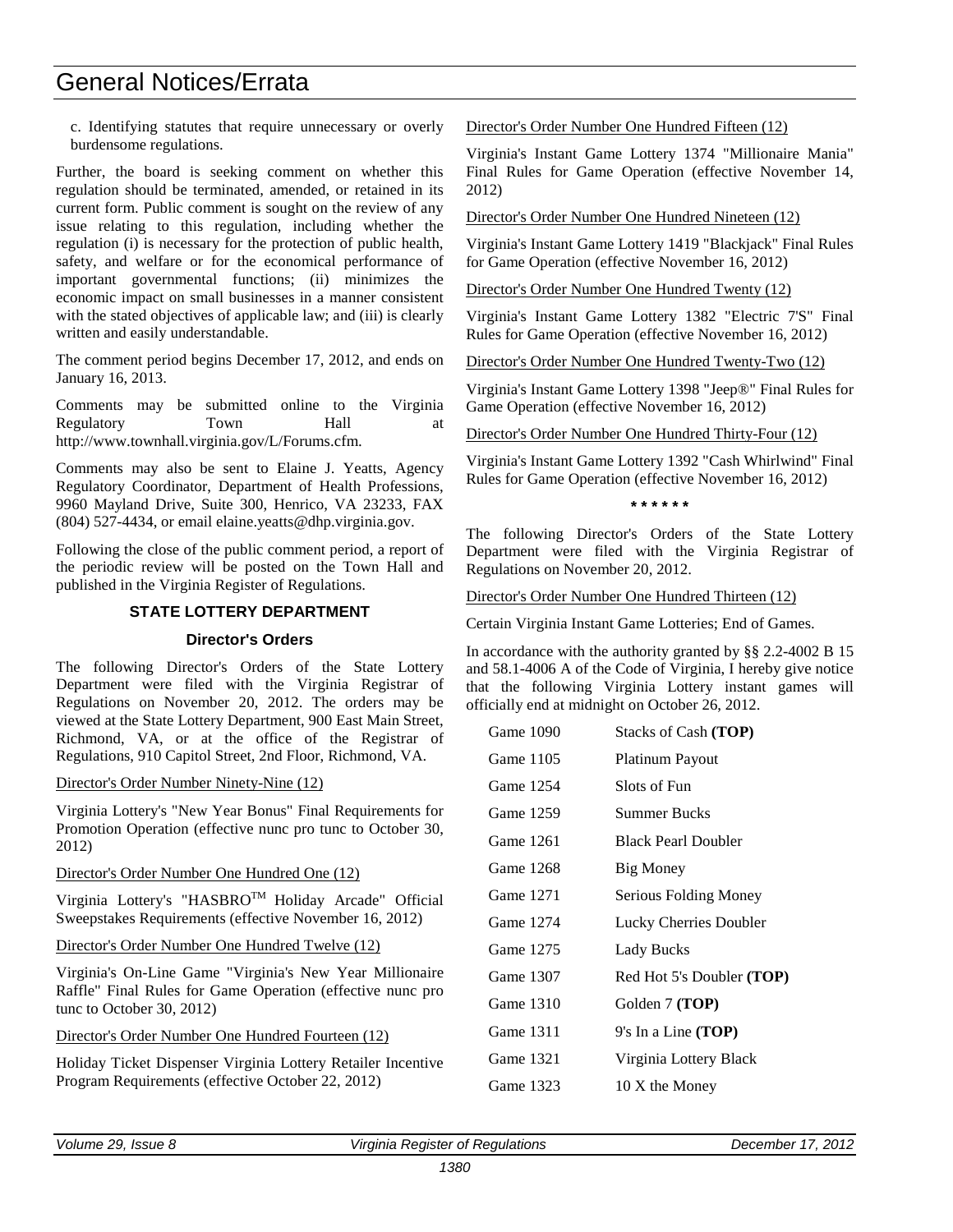# General Notices/Errata

| Game 1324 | Jewel 7's                    |
|-----------|------------------------------|
| Game 1331 | Hang 10                      |
| Game 1336 | Grills Gone Wild             |
| Game 1337 | 7-11-21                      |
| Game 1346 | 5 X the Money ( <b>TOP</b> ) |
| Game 1354 | Monopoly (TOP)               |
|           |                              |

The last day for lottery retailers to return for credit unsold tickets from any of these games will be November 30, 2012. The last day to redeem winning tickets for any of these games will be April 24, 2013, 180 days from the declared official end of the game. Claims for winning tickets from any of these games will not be accepted after that date. Claims that are mailed and received in an envelope bearing a postmark of the United States Postal Service or another sovereign nation of April 24, 2013, or earlier, will be deemed to have been received on time. This notice amplifies and conforms to the duly adopted State Lottery Board regulations for the conduct of lottery games.

This order is available for inspection and copying during normal business hours at the Virginia Lottery headquarters, 900 East Main Street, Richmond, Virginia; and at any Virginia Lottery regional office. A copy may be requested by mail by writing to Director's Office, Virginia Lottery, 900 East Main Street, Richmond, Virginia 23219.

This Director's Order is effective nunc pro tunc to October 26, 2012, and shall remain in full force and effect unless amended or rescinded by further Director's Order.

/s/ Paula I. Otto Executive Director October 31, 2012

# **SAFETY AND HEALTH CODES BOARD**

# **Small Business Impact Review - Report of Findings**

Pursuant to § 2.2-4007.1 of the Code of Virginia, the Safety and Health Codes Board conducted a small business impact review of **16VAC25-11, Public Participation Guidelines,** and determined that this regulation should be retained in its current form. The Safety and Health Codes Board is publishing its report of findings dated September 13, 2012, to support this decision in accordance with § 2.2-4007.1 G of the Code of Virginia.

This periodic review is the first evaluation of this regulation since it was promulgated in December 2008. The purpose of this regulation is to establish a means by which interested persons shall be afforded an opportunity to submit data, views, and arguments as part of the regulatory process. There is a continuing need for this regulation because:

• It provides procedures that are designed to involve the public in the formation of regulations and to solicit public comments and suggestions; and

• It is mandated by the Administrative Process Act, § 2.2- 4007.02 of the Code of Virginia, which states that the board will have Public Participation Guidelines and defines the policies that are to be included.

No comments were received on this regulation during the public comment period, which began August 13, 2012, and concluded September 3, 2012.

This regulation is not overly complex. It has no negative impact on the regulated community and does not overlap, duplicate, or conflict with federal or state law or regulation. Since the date when this regulation became effective, technology, economic conditions, and other factors have not changed in the area affected by the regulation.

As a result of this periodic review, the agency has determined that this regulation has no negative economic impact on small businesses. Consistent with the stated objectives of applicable law, the Department of Labor and Industry and the Safety and Health Codes Board have concluded that this regulation should be retained with no changes.

Contact Information: Reba O'Connor, Department of Labor and Industry, Main Street Centre, 600 East Main Street, Suite 207, Richmond, VA 23219, telephone (804) 371-2631, FAX (804) 786-8418, or email reba.oconnor@doli.virginia.gov.

# **Small Business Impact Review - Report of Findings**

Pursuant to § 2.2-4007.1 of the Code of Virginia, the Safety and Health Codes Board conducted a small business impact review of **16VAC25-20, Regulation Concerning Licensed Asbestos Contractor Notification, Asbestos Project Permits, and Permit Fees,** and determined that this regulation should be retained in its current form. The Safety and Health Codes Board is publishing its report of findings dated September 13, 2012, to support this decision in accordance with § 2.2-4007.1 G of the Code of Virginia.

The purpose of this regulation is to establish the notification requirements for certain asbestos projects and provide for the payment of permit fees based on the size of the asbestos project. There is a continuing need for this regulation because it protects and promotes the safety and health of employees in places of employment.

This periodic review is the first evaluation of the regulation since it was amended in December 2008. In that time, technology, economic conditions, and other factors have not changed in the area affected by this regulation.

No comments were received on this regulation during the public comment period, which began August 13, 2012, and concluded September 3, 2012.